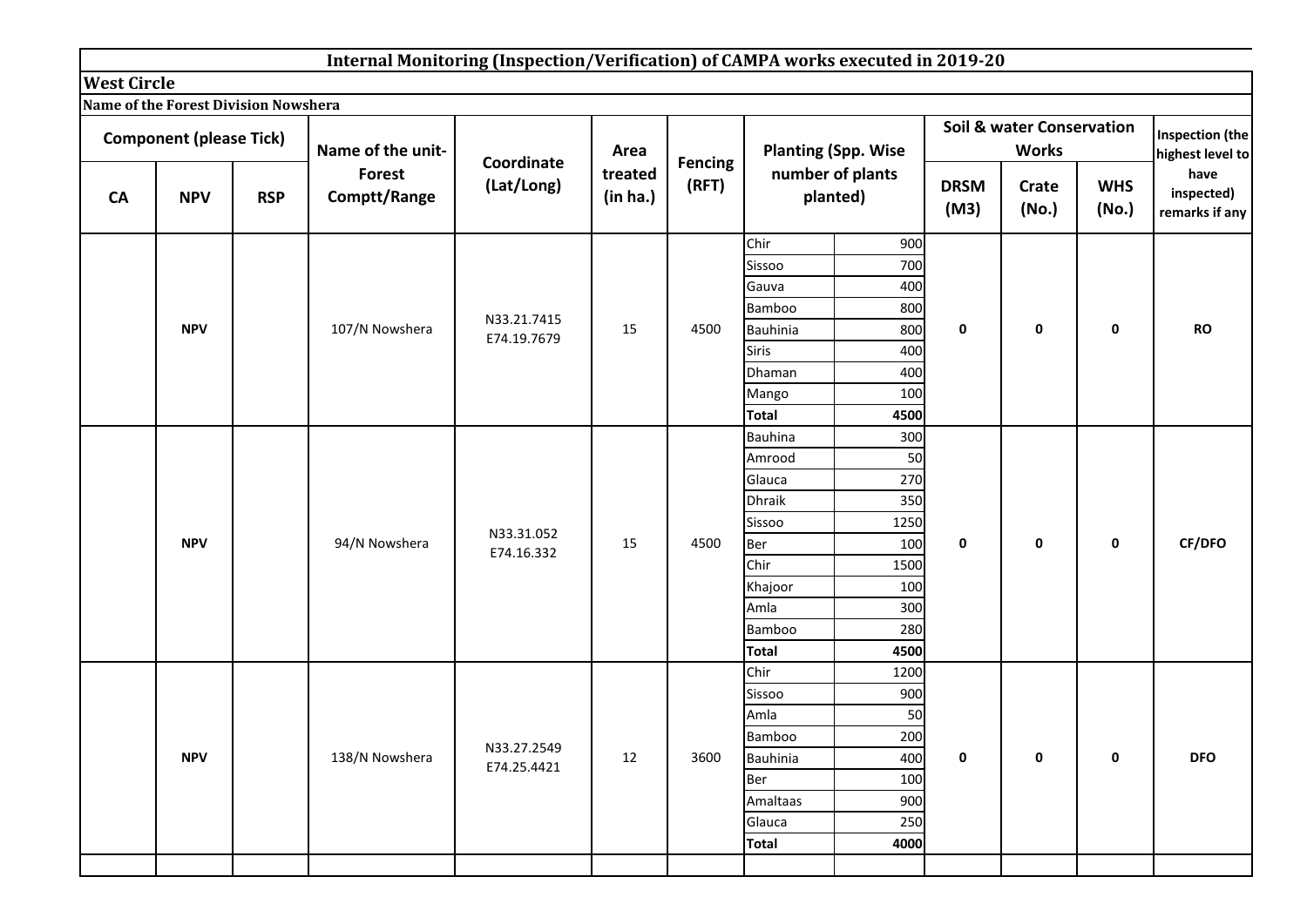|            | <b>Component (please Tick)</b> |             | Name of the unit-             |                             | Area                |                         |                           | <b>Planting (Spp. Wise</b>   |                     | <b>Soil &amp; water Conservation</b><br><b>Works</b> |                     | Inspection (the<br>highest level to  |
|------------|--------------------------------|-------------|-------------------------------|-----------------------------|---------------------|-------------------------|---------------------------|------------------------------|---------------------|------------------------------------------------------|---------------------|--------------------------------------|
| CA         | <b>NPV</b>                     | <b>RSP</b>  | <b>Forest</b><br>Comptt/Range | Coordinate<br>(Lat/Long)    | treated<br>(in ha.) | <b>Fencing</b><br>(RFT) |                           | number of plants<br>planted) | <b>DRSM</b><br>(M3) | Crate<br>(No.)                                       | <b>WHS</b><br>(No.) | have<br>inspected)<br>remarks if any |
|            |                                |             |                               |                             |                     |                         | Gauva                     | 550                          |                     |                                                      |                     |                                      |
|            |                                |             |                               |                             |                     |                         | Sukhchain                 | 590                          |                     |                                                      |                     |                                      |
|            |                                |             |                               |                             |                     |                         | Arjun                     | 400                          |                     |                                                      |                     |                                      |
|            |                                |             |                               |                             |                     |                         | Teek                      | 500                          |                     |                                                      |                     |                                      |
|            |                                |             |                               |                             |                     |                         | Rantha                    | 100                          |                     |                                                      |                     |                                      |
|            | <b>NPV</b>                     |             | 58/N Nowshera                 | N33.13.5092                 | 11                  | 3300                    | Sissoo                    | 585                          | 0                   | $\mathbf 0$                                          | 0                   | CF/DFO                               |
|            |                                |             |                               | E74.03.0903                 |                     |                         | Behra                     | 445<br>370                   |                     |                                                      |                     |                                      |
|            |                                |             |                               |                             |                     |                         | Khair<br>Gulmore          | 360                          |                     |                                                      |                     |                                      |
|            |                                |             |                               |                             |                     |                         | Bamboo                    | 50                           |                     |                                                      |                     |                                      |
|            |                                |             |                               |                             |                     |                         | Kachnair                  | 50                           |                     |                                                      |                     |                                      |
|            |                                |             |                               |                             |                     |                         | <b>Total</b>              | 4000                         |                     |                                                      |                     |                                      |
|            |                                |             |                               |                             |                     |                         | Sukhchain                 | 60                           |                     |                                                      |                     |                                      |
|            |                                |             |                               |                             |                     | Rantha                  | 50                        |                              |                     |                                                      |                     |                                      |
|            |                                |             |                               |                             |                     | Bahunia                 | 200                       |                              |                     |                                                      |                     |                                      |
|            |                                |             |                               |                             |                     |                         | Bamboo                    | 100                          |                     |                                                      |                     |                                      |
|            |                                |             |                               | N 33 <sup>0</sup> 17.0178   |                     |                         | Arjun                     | 110                          |                     |                                                      |                     |                                      |
|            | <b>NPV</b>                     |             | 3/N Lamberi                   | E074032.7311                | 8                   | 2500                    | Sisoo                     | 60                           | $\mathsf 0$         | $\mathsf 0$                                          | 0                   | <b>DFO</b>                           |
|            |                                |             |                               |                             |                     |                         | Behra                     | 50                           |                     |                                                      |                     |                                      |
|            |                                |             |                               |                             |                     |                         | Amrood                    | 50                           |                     |                                                      |                     |                                      |
|            |                                |             |                               |                             |                     |                         | <b>Bel Patri</b>          | 50                           |                     |                                                      |                     |                                      |
|            |                                |             |                               |                             |                     |                         | Amla                      | 50                           |                     |                                                      |                     |                                      |
|            |                                |             |                               |                             |                     |                         | Tun<br><b>Total</b>       | 120<br>900                   |                     |                                                      |                     |                                      |
|            |                                |             |                               |                             |                     |                         | Tun                       | 150                          |                     |                                                      |                     |                                      |
|            |                                |             |                               |                             |                     |                         | Amla                      | 150                          |                     |                                                      |                     |                                      |
|            |                                |             |                               |                             |                     |                         | Bahunia                   | 450                          |                     |                                                      |                     |                                      |
|            |                                |             |                               |                             |                     |                         | Sissoo                    | 50                           |                     |                                                      |                     |                                      |
|            |                                |             |                               | N 33 <sup>0</sup> 16.1247 E | 8 <sup>1</sup>      |                         | Bamboo                    | 250                          |                     |                                                      |                     |                                      |
| <b>NPV</b> |                                | 8/N Lamberi | 074031.0601                   |                             | 2500                | Amrood                  | 100                       | $\mathsf{O}\xspace$          | 0                   | 0                                                    | DFO                 |                                      |
|            |                                |             |                               |                             |                     | Arjun                   | 150                       |                              |                     |                                                      |                     |                                      |
|            |                                |             |                               |                             |                     |                         | Behra                     | 50                           |                     |                                                      |                     |                                      |
|            |                                |             |                               |                             |                     |                         | <b>Bel Patri</b>          | 50                           |                     |                                                      |                     |                                      |
|            |                                |             |                               |                             |                     |                         |                           | 100                          |                     |                                                      |                     |                                      |
|            |                                |             |                               |                             |                     |                         | Sukhchain<br><b>Total</b> | 1500                         |                     |                                                      |                     |                                      |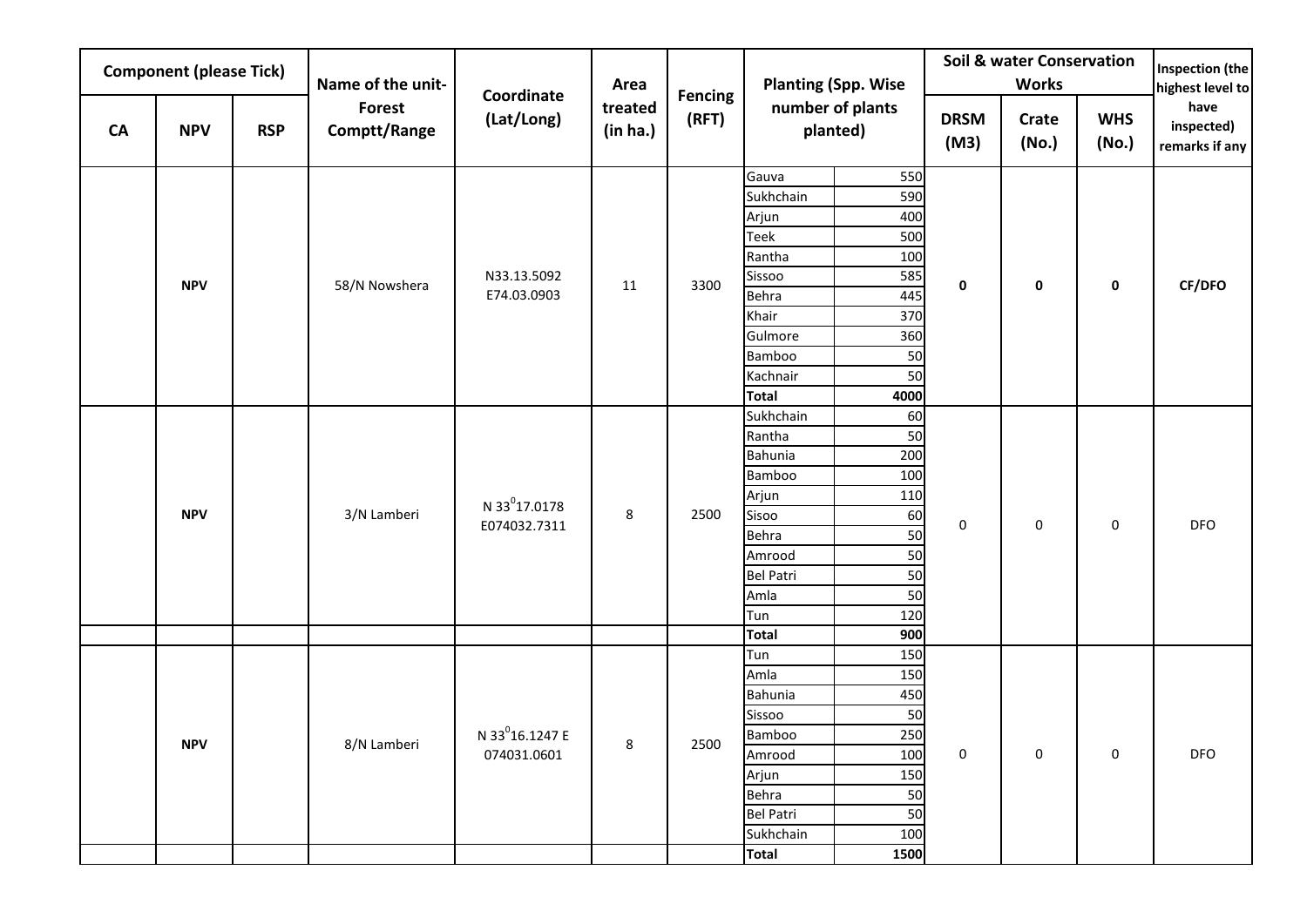|            | <b>Component (please Tick)</b> |               | Name of the unit-      |                           | Area                |                         |                   | <b>Planting (Spp. Wise</b>   |                     | <b>Soil &amp; water Conservation</b><br><b>Works</b> |                     | Inspection (the<br>highest level to  |
|------------|--------------------------------|---------------|------------------------|---------------------------|---------------------|-------------------------|-------------------|------------------------------|---------------------|------------------------------------------------------|---------------------|--------------------------------------|
| CA         | <b>NPV</b>                     | <b>RSP</b>    | Forest<br>Comptt/Range | Coordinate<br>(Lat/Long)  | treated<br>(in ha.) | <b>Fencing</b><br>(RFT) |                   | number of plants<br>planted) | <b>DRSM</b><br>(M3) | Crate<br>(No.)                                       | <b>WHS</b><br>(No.) | have<br>inspected)<br>remarks if any |
|            |                                |               |                        |                           |                     |                         | Tun               | 110                          |                     |                                                      |                     |                                      |
|            |                                |               |                        |                           |                     |                         | Arjun             | 150                          |                     |                                                      |                     |                                      |
|            |                                |               |                        |                           |                     |                         | Rantha            | 50                           |                     |                                                      |                     |                                      |
|            |                                |               |                        | N 33 <sup>0</sup> 17.0178 |                     |                         | Bamboo            | 200                          |                     |                                                      |                     |                                      |
|            | <b>NPV</b>                     |               | 9/N Lamberi            | E074031.7311              | 8                   | 2500                    | Bahunia           | 200                          | $\pmb{0}$           | $\mathsf{O}\xspace$                                  | 0                   | <b>DFO</b>                           |
|            |                                |               |                        |                           |                     |                         | <b>Bel Patri</b>  | 50                           |                     |                                                      |                     |                                      |
|            |                                |               |                        |                           |                     |                         | Amrood            | 30                           |                     |                                                      |                     |                                      |
|            |                                |               |                        |                           |                     |                         | Amla<br>Sukhchain | 60<br>50                     |                     |                                                      |                     |                                      |
|            |                                |               |                        |                           |                     |                         | <b>Total</b>      | 900                          |                     |                                                      |                     |                                      |
|            |                                |               |                        |                           |                     |                         | Bahunia           | 230                          |                     |                                                      |                     |                                      |
|            |                                |               |                        |                           |                     |                         | Amla              | 95                           |                     |                                                      |                     |                                      |
|            |                                |               |                        |                           |                     |                         | Sissoo            | 155                          |                     |                                                      |                     |                                      |
| <b>NPV</b> |                                |               |                        | N 33 <sup>0</sup> 09.394  |                     |                         | Bamboo            | 135                          |                     |                                                      |                     |                                      |
|            |                                | 157/N Lamberi | E074016.413            | 8                         | 2500                | Amrood                  | 100               |                              |                     |                                                      |                     |                                      |
|            |                                |               |                        |                           |                     |                         | Arjun             | 180                          | $\pmb{0}$           | 0                                                    | 0                   | <b>DFO</b>                           |
|            |                                |               |                        |                           |                     |                         | Behra             | 160                          |                     |                                                      |                     |                                      |
|            |                                |               |                        |                           |                     |                         | <b>Bel Patri</b>  | 145                          |                     |                                                      |                     |                                      |
|            |                                |               |                        |                           |                     |                         | <b>Total</b>      | 1200                         |                     |                                                      |                     |                                      |
|            |                                |               |                        |                           |                     |                         | Kachnar           | 110                          |                     |                                                      |                     |                                      |
|            |                                |               |                        |                           |                     |                         | Bamboo            | 370                          |                     |                                                      |                     |                                      |
|            |                                |               |                        |                           |                     |                         | Tun               | 305                          |                     |                                                      |                     |                                      |
|            |                                |               |                        |                           |                     |                         | Khair             | 220                          |                     |                                                      |                     |                                      |
|            |                                |               |                        |                           |                     |                         | Amla              | 90                           |                     |                                                      |                     |                                      |
|            | <b>NPV</b>                     |               | 19/N Lamberi           |                           | 8                   | 2500                    | Dhaman            | 70                           |                     |                                                      |                     |                                      |
|            |                                |               |                        |                           |                     |                         | Arjun             | 45                           | $\overline{0}$      | $\overline{0}$                                       | $\mathbf 0$         | <b>RO</b>                            |
|            |                                |               |                        |                           |                     |                         | Sukhchain         | 95                           |                     |                                                      |                     |                                      |
|            |                                |               |                        |                           |                     |                         | Behra             | 60                           |                     |                                                      |                     |                                      |
|            |                                |               |                        |                           |                     |                         | Amrood            | 55                           |                     |                                                      |                     |                                      |
|            |                                |               |                        |                           |                     |                         | Sissoo            | 80                           |                     |                                                      |                     |                                      |
|            |                                |               |                        |                           |                     |                         | <b>Total</b>      | 1500                         |                     |                                                      |                     |                                      |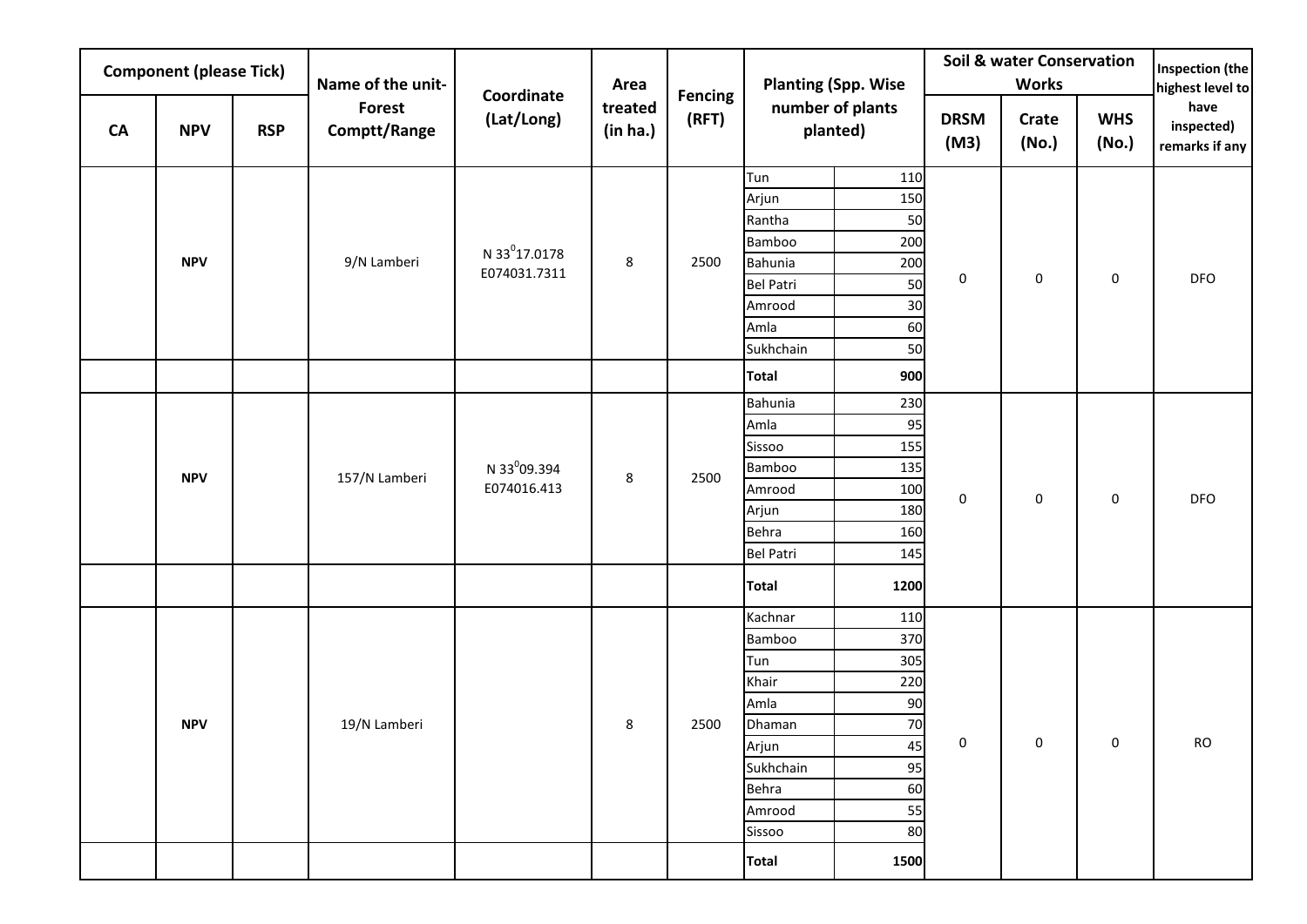|            | <b>Component (please Tick)</b> |            | Name of the unit-             |                               | Area                |                         |                                  | <b>Planting (Spp. Wise</b>   |                     | <b>Soil &amp; water Conservation</b><br><b>Works</b> |                     | Inspection (the<br>highest level to  |
|------------|--------------------------------|------------|-------------------------------|-------------------------------|---------------------|-------------------------|----------------------------------|------------------------------|---------------------|------------------------------------------------------|---------------------|--------------------------------------|
| <b>CA</b>  | <b>NPV</b>                     | <b>RSP</b> | <b>Forest</b><br>Comptt/Range | Coordinate<br>(Lat/Long)      | treated<br>(in ha.) | <b>Fencing</b><br>(RFT) |                                  | number of plants<br>planted) | <b>DRSM</b><br>(M3) | Crate<br>(No.)                                       | <b>WHS</b><br>(No.) | have<br>inspected)<br>remarks if any |
|            |                                |            |                               |                               |                     |                         | Behra<br>Amrood                  | 57<br>211                    |                     |                                                      |                     |                                      |
|            |                                |            |                               |                               |                     |                         | Sukhchain                        | 151                          |                     |                                                      |                     |                                      |
|            |                                |            |                               |                               |                     |                         | Arjun                            | 210                          |                     |                                                      |                     |                                      |
|            | <b>NPV</b>                     |            | 24/N Lamberi                  |                               | 8                   | 2500                    | Bahunia                          | 258                          | $\mathsf 0$         | $\mathsf 0$                                          | 0                   | <b>RO</b>                            |
|            |                                |            |                               |                               |                     |                         | Bamboo                           | 397                          |                     |                                                      |                     |                                      |
|            |                                |            |                               |                               |                     |                         | Sissoo                           | 275                          |                     |                                                      |                     |                                      |
|            |                                |            |                               |                               |                     |                         | Amla                             | 344                          |                     |                                                      |                     |                                      |
|            |                                |            |                               |                               |                     |                         | <b>Bel Patri</b><br><b>Total</b> | 97<br>2000                   |                     |                                                      |                     |                                      |
|            |                                |            |                               |                               |                     |                         | Bahunia                          | 850                          |                     |                                                      |                     |                                      |
|            |                                |            |                               |                               |                     |                         | Sissoo                           | 300                          |                     |                                                      |                     |                                      |
|            |                                |            |                               |                               |                     |                         | Amrood                           | 300                          |                     |                                                      |                     |                                      |
| <b>NPV</b> |                                |            |                               |                               |                     | Arjun                   | 900                              |                              |                     |                                                      |                     |                                      |
|            |                                |            |                               |                               |                     |                         | Amla                             | 250                          |                     |                                                      |                     |                                      |
|            |                                |            | 133/D Sunderbani              | N 33 <sup>0</sup> 02.571<br>E | 10                  | 3000                    | Behra                            | 200                          | 0                   | 0                                                    | 0                   | DFO                                  |
|            |                                |            |                               | 074021.550                    |                     |                         | Rantha                           | 150                          |                     |                                                      |                     |                                      |
|            |                                |            |                               |                               |                     |                         | Billan                           | 150                          |                     |                                                      |                     |                                      |
|            |                                |            |                               |                               |                     |                         | Sukchain                         | 250                          |                     |                                                      |                     |                                      |
|            |                                |            |                               |                               |                     |                         | <b>Bamboo</b>                    | 650                          |                     |                                                      |                     |                                      |
|            |                                |            |                               |                               |                     |                         | Total:-                          | 4000                         |                     |                                                      |                     |                                      |
|            |                                |            |                               |                               |                     |                         | Bahunia                          | 638                          |                     |                                                      |                     |                                      |
|            |                                |            |                               |                               |                     |                         | Sissoo<br>Amrood                 | 200<br>650                   |                     |                                                      |                     |                                      |
|            |                                |            |                               |                               |                     |                         | Amla                             | 881                          |                     |                                                      |                     |                                      |
|            |                                |            |                               |                               |                     |                         | Behra                            | 100                          |                     |                                                      |                     |                                      |
|            |                                |            |                               |                               |                     |                         | Rantha                           | 21                           |                     |                                                      |                     |                                      |
|            |                                |            |                               | N 33 <sup>0</sup> 06.467<br>E |                     |                         | Sukhchain                        | 700                          |                     |                                                      |                     |                                      |
|            | <b>NPV</b>                     |            | 43/D Sunderbani               | 074024.067                    | 12                  | 3600                    | Khair                            | 200                          | 0                   | 0                                                    | 0                   | <b>DFO</b>                           |
|            |                                |            |                               |                               |                     |                         | Bouganvillia                     | 200                          |                     |                                                      |                     |                                      |
|            |                                |            |                               |                               |                     |                         | Grewia optiva                    | 300                          |                     |                                                      |                     |                                      |
|            |                                |            |                               |                               |                     |                         | Toona                            | 100                          |                     |                                                      |                     |                                      |
|            |                                |            |                               |                               |                     |                         | Chir                             | 110                          |                     |                                                      |                     |                                      |
|            |                                |            |                               |                               |                     |                         | Jamun                            | 400                          |                     |                                                      |                     |                                      |
|            |                                |            |                               |                               |                     |                         | Total:-                          | 4500                         |                     |                                                      |                     |                                      |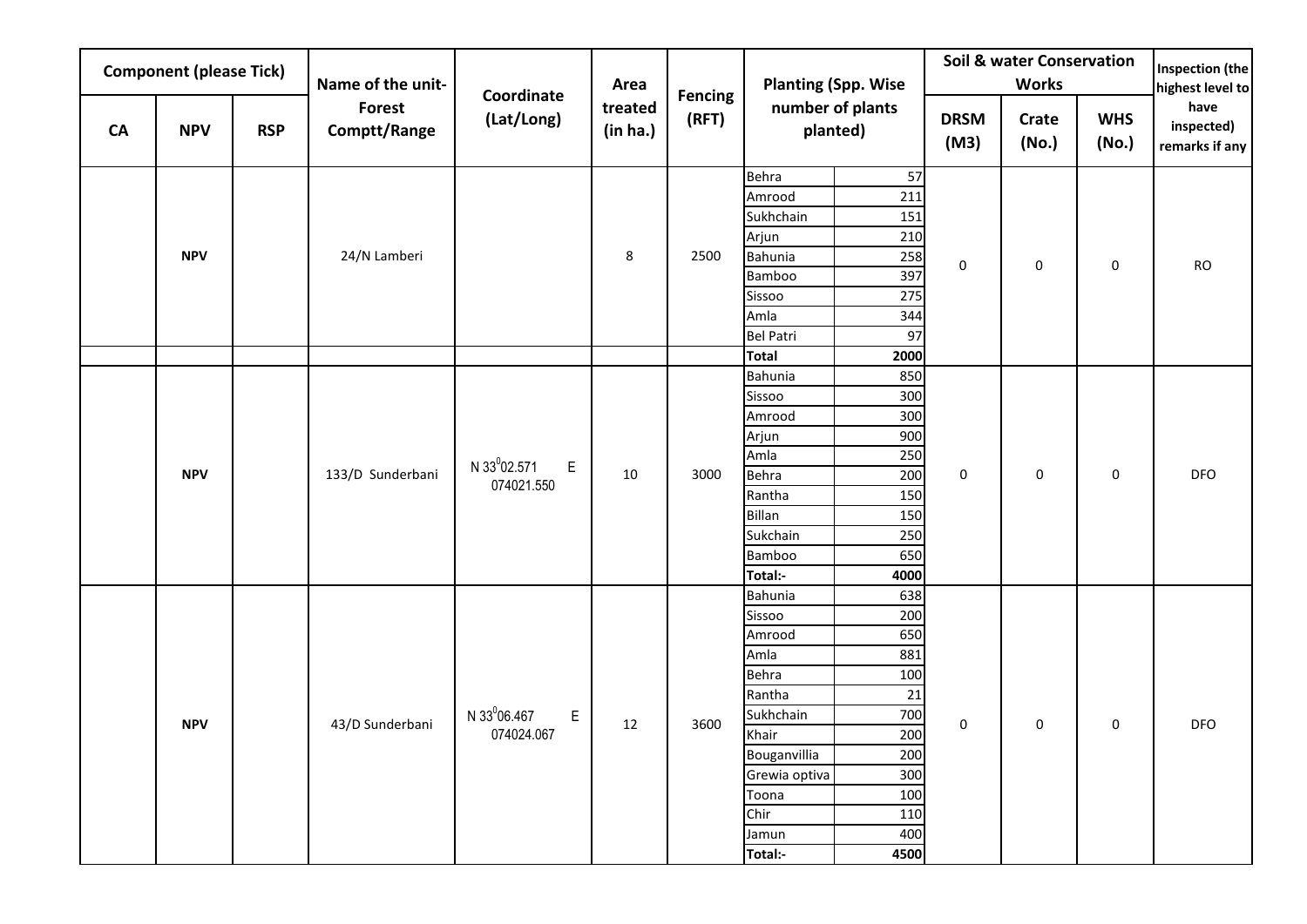|           | <b>Component (please Tick)</b> |            | Name of the unit-             |                                | Area                |                         |                   | <b>Planting (Spp. Wise</b>   |                     | <b>Soil &amp; water Conservation</b><br><b>Works</b> |                     | Inspection (the<br>highest level to  |
|-----------|--------------------------------|------------|-------------------------------|--------------------------------|---------------------|-------------------------|-------------------|------------------------------|---------------------|------------------------------------------------------|---------------------|--------------------------------------|
| <b>CA</b> | <b>NPV</b>                     | <b>RSP</b> | <b>Forest</b><br>Comptt/Range | Coordinate<br>(Lat/Long)       | treated<br>(in ha.) | <b>Fencing</b><br>(RFT) |                   | number of plants<br>planted) | <b>DRSM</b><br>(M3) | Crate<br>(No.)                                       | <b>WHS</b><br>(No.) | have<br>inspected)<br>remarks if any |
|           |                                |            |                               |                                |                     |                         | Amla              | 200                          |                     |                                                      |                     |                                      |
|           |                                |            |                               |                                |                     |                         | Arjun             | 450                          |                     |                                                      |                     |                                      |
|           |                                |            |                               |                                |                     |                         | Bahunia           | 700                          |                     |                                                      |                     |                                      |
|           |                                |            |                               |                                |                     |                         | Sissoo            | 200                          |                     |                                                      |                     |                                      |
|           | <b>NPV</b>                     |            | 113/D Sunderbani              | N 33 <sup>0</sup> 05.546<br>E  | 8                   | 2400                    | Amrood            | 300                          | 0                   | $\mathsf{O}\xspace$                                  | 0                   | DFO                                  |
|           |                                |            |                               | 074035.723                     |                     |                         | Bamboo<br>Billan  | 500<br>200                   |                     |                                                      |                     |                                      |
|           |                                |            |                               |                                |                     |                         | Rantha            | 200                          |                     |                                                      |                     |                                      |
|           |                                |            |                               |                                |                     |                         | Sukhchain         | 250                          |                     |                                                      |                     |                                      |
|           |                                |            |                               |                                |                     |                         | Total:-           | 3000                         |                     |                                                      |                     |                                      |
|           |                                |            |                               |                                |                     |                         | Bahunia           | 700                          |                     |                                                      |                     |                                      |
|           |                                |            |                               |                                |                     |                         | Sissoo            | 200                          |                     |                                                      |                     |                                      |
|           |                                |            |                               |                                |                     |                         | Amrood            | 300                          |                     |                                                      |                     |                                      |
|           |                                |            |                               |                                |                     |                         | Arjun             | 450                          |                     |                                                      |                     |                                      |
|           |                                |            |                               | N 33 <sup>0</sup> 08.973<br>E  |                     |                         | Amla              | 200                          |                     |                                                      |                     |                                      |
|           | <b>NPV</b>                     |            | 27/D Sunderbani               | 074028.323                     | 8                   | 2400                    | Rantha            | 200                          | 0                   | 0                                                    | 0                   | <b>DFO</b>                           |
|           |                                |            |                               |                                |                     |                         | Billan            | 200                          |                     |                                                      |                     |                                      |
|           |                                |            |                               |                                |                     |                         | Sukhchain         | 250                          |                     |                                                      |                     |                                      |
|           |                                |            |                               |                                |                     |                         | Bamboo            | 400                          |                     |                                                      |                     |                                      |
|           |                                |            |                               |                                |                     |                         | Safeda<br>Total:- | 100<br>3000                  |                     |                                                      |                     |                                      |
|           |                                |            |                               |                                |                     |                         | Bahunia           | 700                          |                     |                                                      |                     |                                      |
|           |                                |            |                               |                                |                     |                         | Sissoo            | 250                          |                     |                                                      |                     |                                      |
|           |                                |            |                               |                                |                     |                         | Amrood            | 506                          |                     |                                                      |                     |                                      |
|           |                                |            |                               |                                |                     |                         | Amla              | 744                          |                     |                                                      |                     |                                      |
|           |                                |            |                               |                                |                     |                         | <b>Bhera</b>      | 150                          |                     |                                                      |                     |                                      |
|           |                                |            |                               |                                |                     |                         | Sukhchain         | 550                          |                     |                                                      |                     |                                      |
|           | <b>NPV</b>                     |            | 34/D Sunderbani               | N 33º07.531<br>E<br>074026.597 | 13                  | 3900                    | Khair             | 300                          | 0                   | $\pmb{0}$                                            | 0                   | <b>RO</b>                            |
|           |                                |            |                               |                                |                     |                         | Baganvillia       | 400                          |                     |                                                      |                     |                                      |
|           |                                |            |                               |                                |                     |                         | Dhaman            | 500                          |                     |                                                      |                     |                                      |
|           |                                |            |                               |                                |                     |                         | Toona             | 100                          |                     |                                                      |                     |                                      |
|           |                                |            |                               |                                |                     | Chir                    | 100               |                              |                     |                                                      |                     |                                      |
|           |                                |            |                               |                                |                     |                         | Jamun             | 700                          |                     |                                                      |                     |                                      |
|           |                                |            |                               |                                |                     |                         | Total:-           | 5000                         |                     |                                                      |                     |                                      |
|           |                                |            |                               |                                |                     |                         |                   |                              |                     |                                                      |                     |                                      |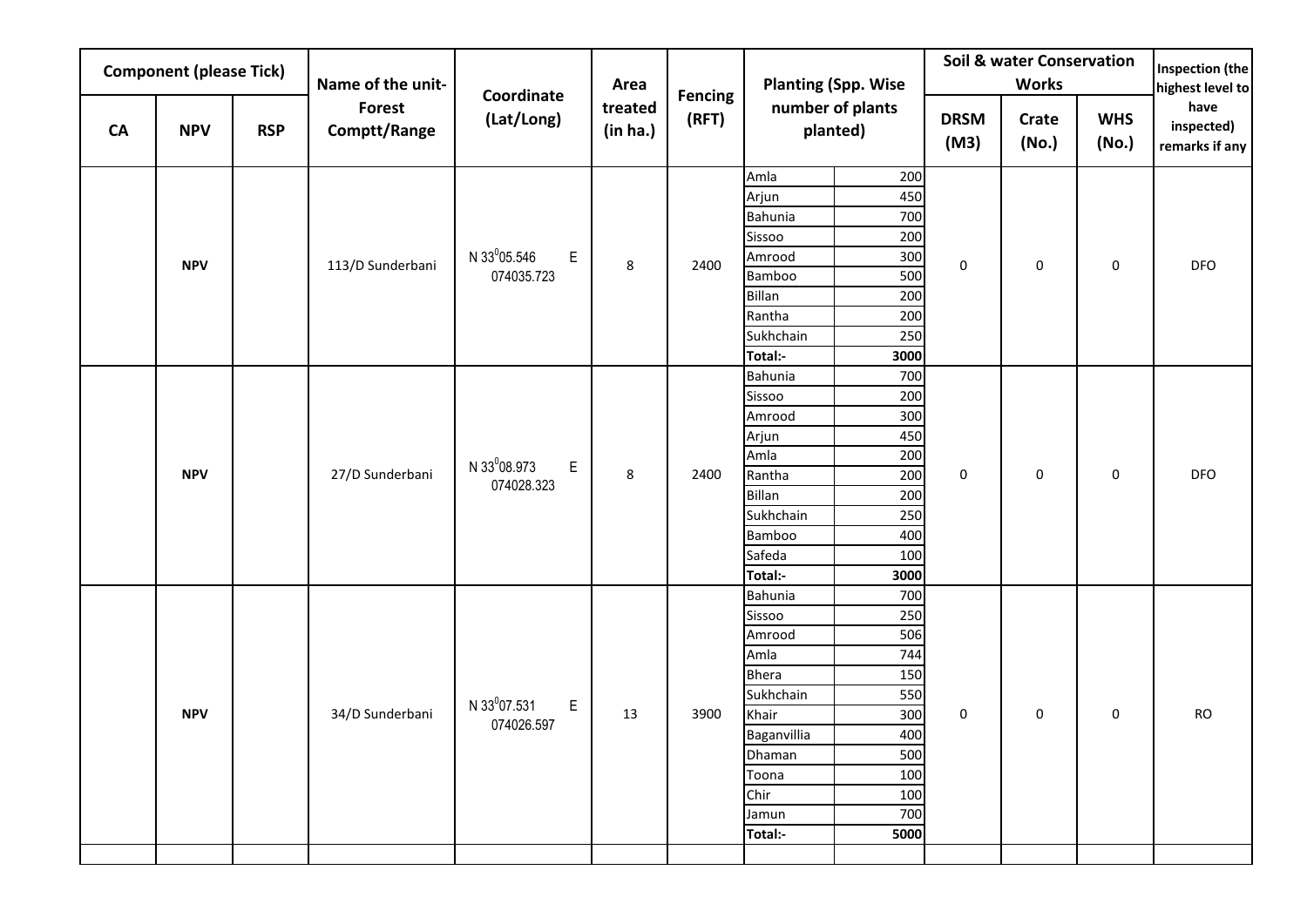|    | <b>Component (please Tick)</b> |            | Name of the unit-      |                                    | Area                |                         |                        | <b>Planting (Spp. Wise</b>   |                     | <b>Soil &amp; water Conservation</b><br><b>Works</b> |                     | Inspection (the<br>highest level to  |
|----|--------------------------------|------------|------------------------|------------------------------------|---------------------|-------------------------|------------------------|------------------------------|---------------------|------------------------------------------------------|---------------------|--------------------------------------|
| CA | <b>NPV</b>                     | <b>RSP</b> | Forest<br>Comptt/Range | Coordinate<br>(Lat/Long)           | treated<br>(in ha.) | <b>Fencing</b><br>(RFT) |                        | number of plants<br>planted) | <b>DRSM</b><br>(M3) | Crate<br>(No.)                                       | <b>WHS</b><br>(No.) | have<br>inspected)<br>remarks if any |
|    |                                |            |                        |                                    |                     |                         | Ber                    | 300                          |                     |                                                      |                     |                                      |
|    |                                |            |                        |                                    |                     |                         | <b>Bagun Vilia</b>     | 400                          |                     |                                                      |                     |                                      |
|    |                                |            |                        |                                    |                     |                         | Glauca                 | 450                          |                     |                                                      |                     |                                      |
|    |                                |            |                        |                                    |                     |                         | Anardana               | 450                          |                     |                                                      |                     |                                      |
|    |                                |            |                        |                                    |                     |                         | Gulmore                | 550                          |                     |                                                      |                     |                                      |
|    |                                | <b>RSP</b> | 120/N                  | N 33.12.50.11<br>E<br>074.12.22.33 | 15                  | 4500                    | <b>Bauhinia</b>        | 700                          | 25                  | 0                                                    | 0                   | DFO                                  |
|    |                                |            |                        |                                    |                     |                         | Bamboo                 | 300                          |                     |                                                      |                     |                                      |
|    |                                |            |                        |                                    |                     |                         | Sissoo                 | 550                          |                     |                                                      |                     |                                      |
|    |                                |            |                        |                                    |                     |                         | Amla                   | 350                          |                     |                                                      |                     |                                      |
|    |                                |            |                        |                                    |                     |                         | Mango                  | 450                          |                     |                                                      |                     |                                      |
|    |                                |            |                        |                                    |                     |                         | <b>Total</b>           | 4500                         |                     |                                                      |                     |                                      |
|    |                                |            |                        |                                    |                     |                         | Bahunia                | 550                          |                     |                                                      |                     |                                      |
|    |                                |            |                        |                                    |                     |                         | Sissoo                 | 250                          |                     |                                                      |                     |                                      |
|    |                                |            |                        |                                    |                     |                         | Amrood                 | 400                          |                     |                                                      |                     |                                      |
|    |                                |            |                        |                                    |                     |                         | Arjun                  | 600                          |                     |                                                      |                     |                                      |
|    |                                |            |                        | N 33 <sup>0</sup> 01.190<br>E      |                     |                         | Amla                   | 200                          |                     |                                                      |                     |                                      |
|    |                                | <b>RSP</b> | 123/D Sunderbani       | 074029.498                         | $\,8\,$             | 2400                    | Behra                  | 100                          | 10 M3               | $\mathsf 0$                                          | 0                   | DFO                                  |
|    |                                |            |                        |                                    |                     |                         | Bel patri<br>Sukhchain | 200<br>200                   |                     |                                                      |                     |                                      |
|    |                                |            |                        |                                    |                     |                         | Bamboo                 | 400                          |                     |                                                      |                     |                                      |
|    |                                |            |                        |                                    |                     |                         | Rain tree              | 100                          |                     |                                                      |                     |                                      |
|    |                                |            |                        |                                    |                     |                         | Total:-                | 3000                         |                     |                                                      |                     |                                      |
|    |                                |            |                        |                                    |                     |                         | Bahunia                | 500                          |                     |                                                      |                     |                                      |
|    |                                |            |                        |                                    |                     |                         | Sissoo                 | 150                          |                     |                                                      |                     |                                      |
|    |                                |            |                        |                                    |                     |                         | Amrood                 | $75\,$                       |                     |                                                      |                     |                                      |
|    |                                |            | 123/D Part-I           | N 33 <sup>0</sup> 01.236 E         |                     |                         | Behra                  | 40                           |                     |                                                      |                     |                                      |
|    |                                | <b>RSP</b> | Sunderbani             | 074029.455                         | 10                  | 3000                    | Rantha                 | 155                          | 25 M3               | $\mathsf{O}\xspace$                                  | $\mathsf{O}\xspace$ | DFO                                  |
|    |                                |            |                        |                                    |                     |                         | Bamboo                 | 150                          |                     |                                                      |                     |                                      |
|    |                                |            |                        |                                    |                     |                         | Sirs                   | 130                          |                     |                                                      |                     |                                      |
|    |                                |            |                        |                                    |                     |                         | Total:-                | 1200                         |                     |                                                      |                     |                                      |
|    |                                |            |                        |                                    |                     |                         |                        |                              |                     |                                                      |                     |                                      |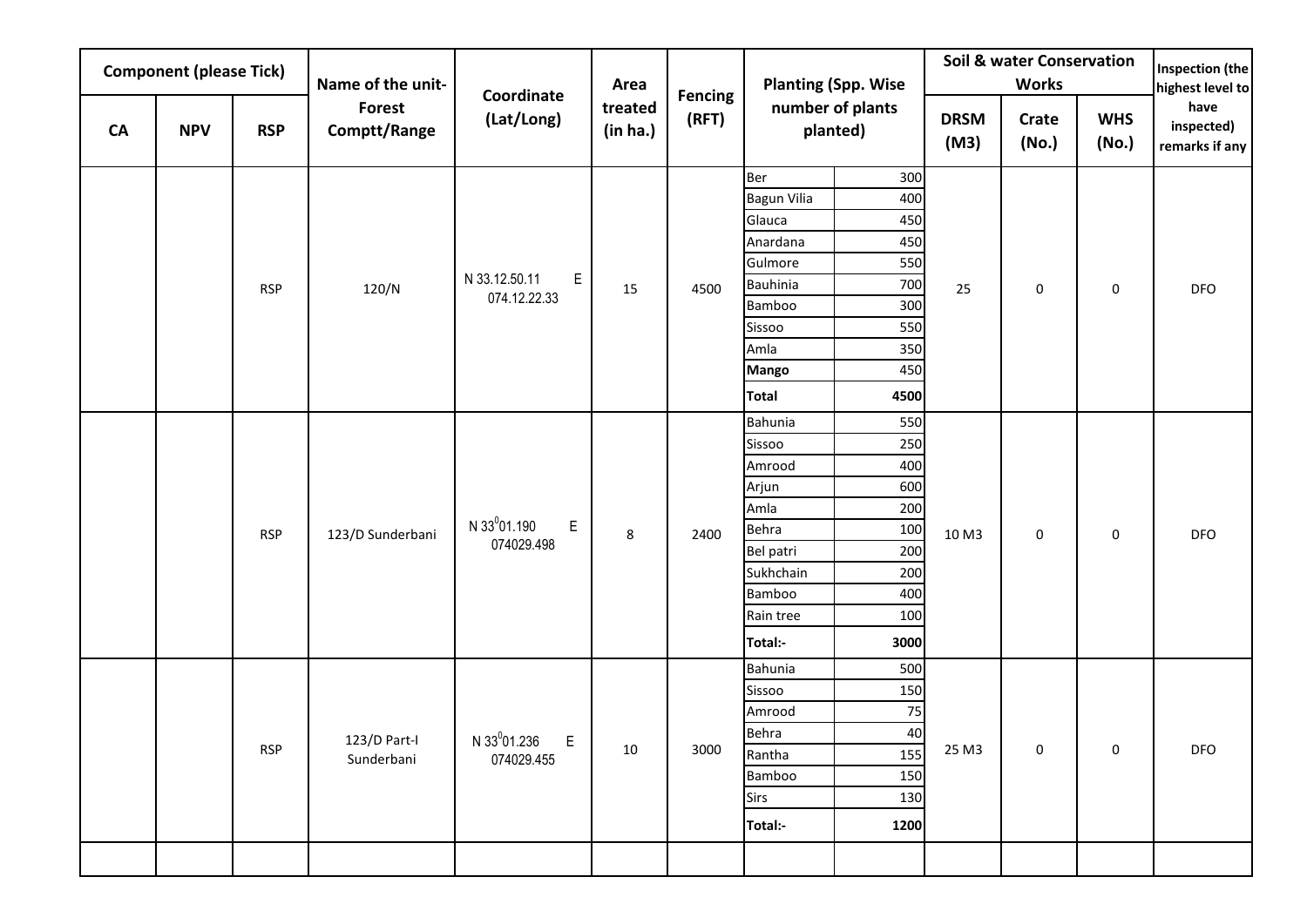|            | <b>Component (please Tick)</b> |            | Name of the unit-      |                                              | Area                |                         |                  | <b>Planting (Spp. Wise</b>   |                     | <b>Soil &amp; water Conservation</b><br><b>Works</b> |                     | Inspection (the<br>highest level to  |
|------------|--------------------------------|------------|------------------------|----------------------------------------------|---------------------|-------------------------|------------------|------------------------------|---------------------|------------------------------------------------------|---------------------|--------------------------------------|
| <b>CA</b>  | <b>NPV</b>                     | <b>RSP</b> | Forest<br>Comptt/Range | Coordinate<br>(Lat/Long)                     | treated<br>(in ha.) | <b>Fencing</b><br>(RFT) |                  | number of plants<br>planted) | <b>DRSM</b><br>(M3) | Crate<br>(No.)                                       | <b>WHS</b><br>(No.) | have<br>inspected)<br>remarks if any |
|            |                                |            |                        |                                              |                     |                         | Bahunia          | 50                           |                     |                                                      |                     |                                      |
|            |                                |            |                        |                                              |                     |                         | Sissoo           | 50                           |                     |                                                      |                     |                                      |
|            |                                |            |                        |                                              |                     |                         | Misbonia         | 30                           |                     |                                                      |                     |                                      |
|            |                                | <b>RSP</b> | 123/D Part-II          | N 33 <sup>0</sup> 01.433<br>E,               | $\boldsymbol{6}$    | 2000                    | Behra<br>Rantha  | 100<br>275                   | 0                   | 0                                                    | 0                   | DFO                                  |
|            |                                |            | Sunderbani             | 074029.597                                   |                     |                         | Sukhchain        | 60                           |                     |                                                      |                     |                                      |
|            |                                |            |                        |                                              |                     |                         | Bamboo           | 175                          |                     |                                                      |                     |                                      |
|            |                                |            |                        |                                              |                     |                         | Gulmore          | 60                           |                     |                                                      |                     |                                      |
|            |                                |            |                        |                                              |                     |                         | Total:-          | 800                          |                     |                                                      |                     |                                      |
|            |                                |            |                        |                                              |                     |                         | Amla             | 100                          |                     |                                                      |                     |                                      |
|            |                                |            |                        |                                              |                     |                         | Sisoo            | 650                          |                     |                                                      |                     |                                      |
|            |                                |            |                        |                                              |                     |                         | Bamboo           | 850                          |                     |                                                      |                     |                                      |
|            |                                |            |                        |                                              |                     |                         | Arjun            | 450                          |                     |                                                      |                     |                                      |
|            |                                |            |                        |                                              |                     |                         | Bahunia          | 14                           |                     |                                                      |                     |                                      |
|            |                                |            |                        |                                              |                     |                         | <b>Bel Patri</b> | 380                          |                     |                                                      |                     |                                      |
|            |                                | <b>RSP</b> | 6/D Lamberi            |                                              | 14                  | 4100                    | Behra            | 150                          | 25                  | $\mathsf 0$                                          | 0                   | <b>DFO</b>                           |
|            |                                |            |                        |                                              |                     |                         | Gulmore          | 250                          |                     |                                                      |                     |                                      |
|            |                                |            |                        |                                              |                     |                         | Acacia Galaca    | 250                          |                     |                                                      |                     |                                      |
|            |                                |            |                        |                                              |                     |                         | Rat Ki Rani      | 200                          |                     |                                                      |                     |                                      |
|            |                                |            |                        |                                              |                     |                         | Amaltas          | 466                          |                     |                                                      |                     |                                      |
|            |                                |            |                        |                                              |                     |                         | Tocoma<br>Plah   | 200<br>40                    |                     |                                                      |                     |                                      |
|            |                                |            |                        |                                              |                     |                         | <b>Total</b>     | 4000                         |                     |                                                      |                     |                                      |
|            |                                |            |                        |                                              |                     |                         | Bahunia          | 100                          |                     |                                                      |                     |                                      |
|            |                                |            |                        |                                              |                     |                         | Sissoo           | 50                           |                     |                                                      |                     |                                      |
|            |                                |            |                        |                                              |                     |                         | Amrood           | 225                          |                     |                                                      |                     |                                      |
|            |                                |            |                        |                                              |                     |                         | Arjun            | 50                           |                     |                                                      |                     |                                      |
|            |                                |            |                        |                                              |                     |                         | Amla             | 150                          |                     |                                                      |                     |                                      |
| ${\sf CA}$ |                                |            | 126/D Sunderbani       | N 33 <sup>0</sup> 01.233<br>E,<br>074027.267 | 6                   | 1500                    | Behera           | 50                           | 13                  | 0                                                    | 0                   | <b>DFO</b>                           |
|            |                                |            |                        |                                              |                     |                         | Rantha           | 50                           |                     |                                                      |                     |                                      |
|            |                                |            |                        |                                              |                     |                         | Sukchain         | 100                          |                     |                                                      |                     |                                      |
|            |                                |            |                        |                                              |                     |                         | Bamboo           | 125                          |                     |                                                      |                     |                                      |
|            |                                |            |                        |                                              |                     |                         | Khair            | 100                          |                     |                                                      |                     |                                      |
|            |                                |            |                        |                                              |                     |                         | Total:-          | 1000                         |                     |                                                      |                     |                                      |
| G. total   |                                |            |                        |                                              | 211                 | 63700                   |                  | 56000                        | 63                  | 0                                                    | 0                   |                                      |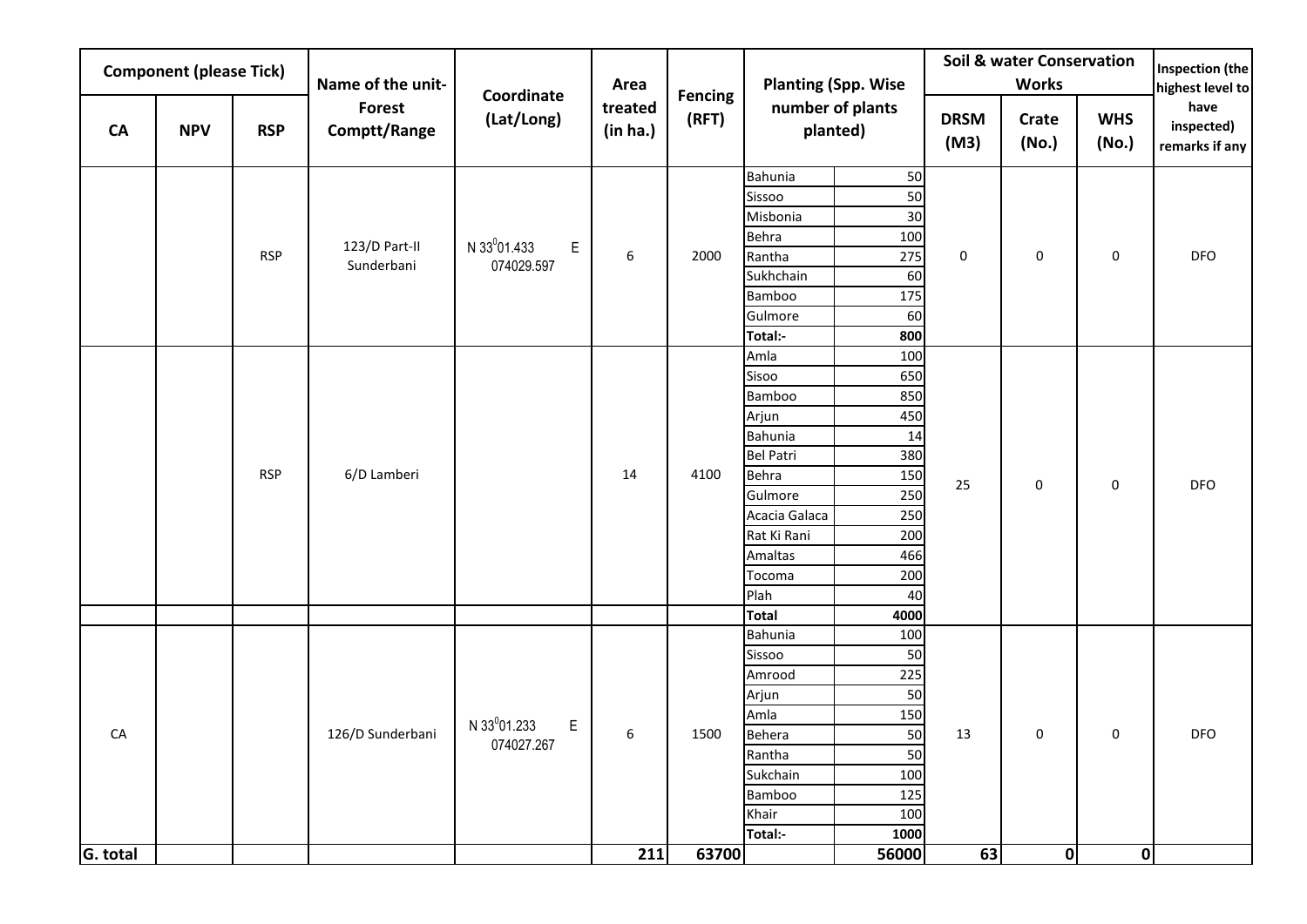|           | <b>Component (please Tick)</b> |              | Name of the unit-                                    |                               | Area                |                         | <b>Planting (Spp. Wise</b>   |                     | <b>Soil &amp; water Conservation</b><br><b>Works</b> |                     | Inspection (the<br>highest level to  |
|-----------|--------------------------------|--------------|------------------------------------------------------|-------------------------------|---------------------|-------------------------|------------------------------|---------------------|------------------------------------------------------|---------------------|--------------------------------------|
| <b>CA</b> | <b>NPV</b>                     | <b>RSP</b>   | <b>Forest</b><br>Comptt/Range                        | Coordinate<br>(Lat/Long)      | treated<br>(in ha.) | <b>Fencing</b><br>(RFT) | number of plants<br>planted) | <b>DRSM</b><br>(M3) | Crate<br>(No.)                                       | <b>WHS</b><br>(No.) | have<br>inspected)<br>remarks if any |
|           |                                |              | Name of the Forest Division: Rajouri Forest Division |                               |                     |                         |                              |                     |                                                      |                     |                                      |
| a         |                                |              | Naily-96/R-Rjr                                       | N 33 26 454, E 074<br>15 119  | 11                  | 3300                    | 13000                        | $\boldsymbol{0}$    | $\boldsymbol{0}$                                     | $\boldsymbol{0}$    |                                      |
| a         |                                |              | Udharni-84/K-KK                                      | N 33 19 378, E 074<br>17 289  | 13                  | 3900                    | 9500                         | $\boldsymbol{0}$    | $\mathbf{0}$                                         | $\bf{0}$            |                                      |
|           | a                              |              | Mehari Jatt-44/R-Rjr                                 | N 33 21 553, E 074<br>16 439  | 15                  | 4500                    | 12000                        | $\boldsymbol{0}$    | $\boldsymbol{0}$                                     | $\bf{0}$            |                                      |
|           | a                              |              | Loorkote-31/R-Rjr                                    | N 33 16 153, E 074<br>16859   | 15                  | 4500                    | 12000                        | $\boldsymbol{0}$    | $\mathbf{0}$                                         | $\bf{0}$            |                                      |
|           | a                              |              | Thikerian-43/R-Rjr                                   | N 33 20 954, E 074<br>16 10 6 | 22                  | 6600                    | 15000                        | $\mathbf{0}$        | $\mathbf{0}$                                         | $\bf{0}$            |                                      |
|           | a                              |              | Darere-38/K-Kd                                       | N 33 22 934, E 074<br>36978   | 15                  | 4500                    | 12000                        | $\bf{0}$            | $\bf{0}$                                             | $\bf{0}$            |                                      |
|           | a                              |              | Kanthol-67/K-KK                                      | N 33 19 675, E 074<br>31 410  | 15                  | 4500                    | 13000                        | $\bf{0}$            | $\bf{0}$                                             | $\boldsymbol{0}$    |                                      |
|           | a                              |              | Kharian-136/K-KK                                     | N 33 16 011, E 074<br>31993   | 15                  | 4500                    | 13000                        | $\bf{0}$            | $\mathbf{0}$                                         | $\bf{0}$            |                                      |
|           | a                              |              | Thala Chapper-137/K-<br>KK                           | N 33 15 997, E 074<br>32 287  | 15                  | 4500                    | 13000                        | $\bf{0}$            | $\mathbf{0}$                                         | $\bf{0}$            | <b>Inter Range</b>                   |
|           |                                | a            | Khana-96/R-Rjr                                       | N 33 26 436 E 074<br>15 1 19  | 8                   | 2400                    | 6500                         | 25                  | $\boldsymbol{0}$                                     | $\mathbf{0}$        | inspection                           |
|           |                                | a            | Mehari Jatt-44/R-Rjr                                 | N 33 21 553 E 074<br>16439    | 4                   | 1200                    | 3200                         | $\boldsymbol{0}$    | $\boldsymbol{0}$                                     | $\bf{0}$            |                                      |
|           |                                | a            | Mehari Dassal-44/R-<br>Rjr                           | N 33 21 780 E 074<br>16 030   | 4                   | 1200                    | 3200                         | $\boldsymbol{0}$    | $\mathbf{0}$                                         | $\bf{0}$            |                                      |
|           |                                | a            | Loorkote-31/R-Rjr                                    | N 33 16 153 E 074<br>16859    | 6                   | 1800                    | 4800                         | 25                  | $\boldsymbol{0}$                                     | $\bf{0}$            |                                      |
|           |                                | a            | Mehari Gujran-43/R-<br>Rjr                           | N 33 20 959 E 074<br>16 211   | 6                   | 1800                    | 4800                         | $\bf{0}$            | $\mathbf{0}$                                         | $\boldsymbol{0}$    |                                      |
|           |                                | <sub>a</sub> | Thikerian-43/R-Rjr                                   | N 33 20 954 E 074<br>16 10 6  | 5                   | 1500                    | 4000                         | $\boldsymbol{0}$    | $\bf{0}$                                             | $\boldsymbol{0}$    |                                      |
|           |                                | a            | Darere-38/K-Kd                                       | N 33 22 934 E 074<br>36978    | $\overline{7}$      | 2100                    | 5500                         | $\mathbf{0}$        | $\mathbf{0}$                                         | $\mathbf{0}$        |                                      |
|           |                                | a            | Kewal-39/K-Kd                                        | N 33 22 536 E 074<br>28 0 20  | $\overline{7}$      | 2100                    | 5500                         | $\boldsymbol{0}$    | $\mathbf{0}$                                         | $\bf{0}$            |                                      |
|           |                                | a            | Udharni-84/K-KK                                      | N 33 19 378 E 074<br>17 289   | $\overline{7}$      | 2100                    | 6000                         | 50                  | $\mathbf{0}$                                         | $\bf{0}$            |                                      |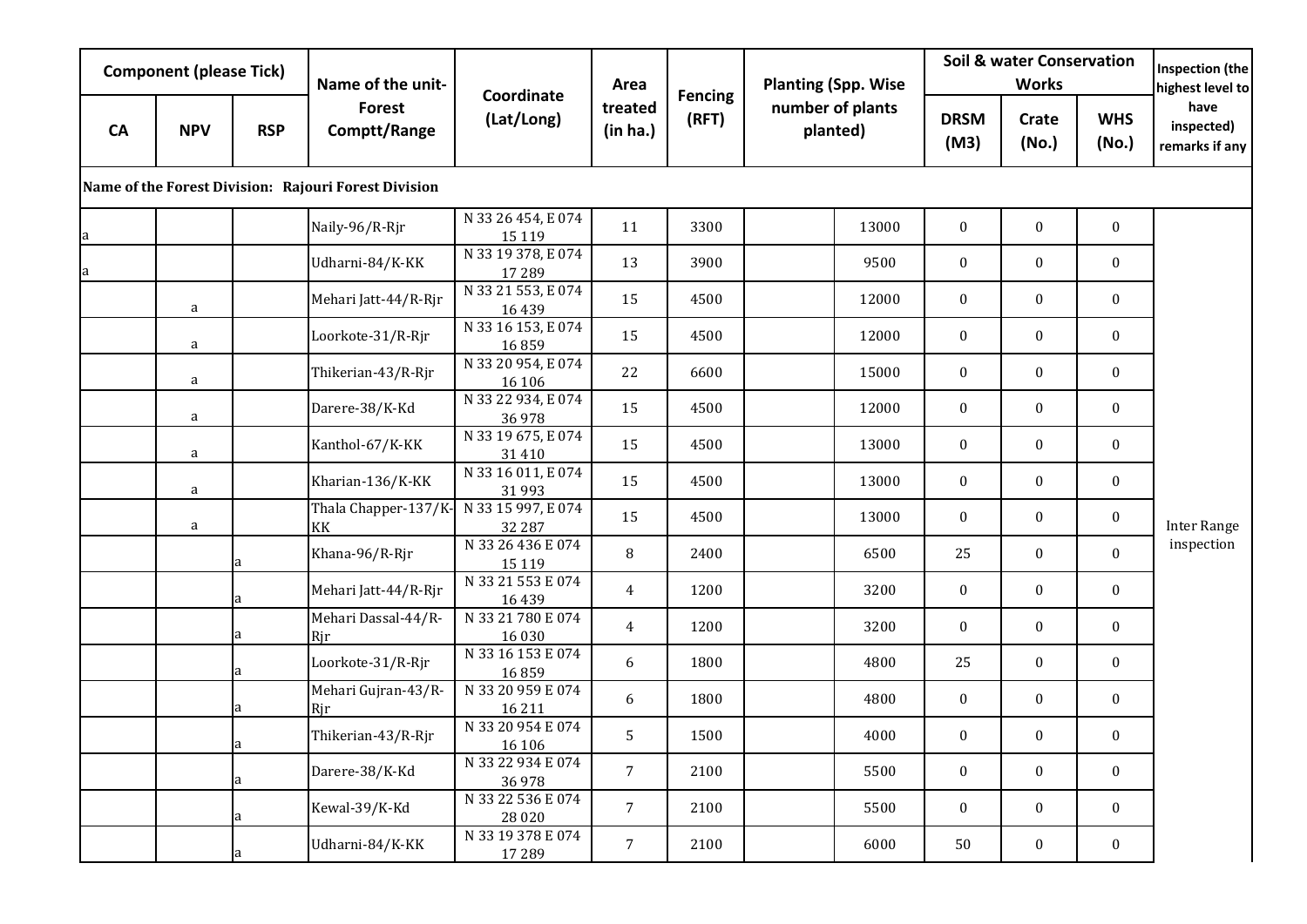|           | <b>Component (please Tick)</b> |            | Name of the unit-          | Coordinate                    | Area                |                         | <b>Planting (Spp. Wise</b>   |                     | <b>Soil &amp; water Conservation</b><br><b>Works</b> |                     | <b>Inspection (the</b><br>highest level to |
|-----------|--------------------------------|------------|----------------------------|-------------------------------|---------------------|-------------------------|------------------------------|---------------------|------------------------------------------------------|---------------------|--------------------------------------------|
| <b>CA</b> | <b>NPV</b>                     | <b>RSP</b> | Forest<br>Comptt/Range     | (Lat/Long)                    | treated<br>(in ha.) | <b>Fencing</b><br>(RFT) | number of plants<br>planted) | <b>DRSM</b><br>(M3) | Crate<br>(No.)                                       | <b>WHS</b><br>(No.) | have<br>inspected)<br>remarks if any       |
|           |                                |            | Kessar Galla-85/K-KK       | N 33 15 602 E 074<br>20 447   | 8                   | 2400                    | 7000                         | 50                  | $\bf{0}$                                             | $\bf{0}$            |                                            |
|           |                                |            | Kanthol-67/K-KK            | N 33 19 675 E 074<br>31 4 10  | 5                   | 1500                    | 4000                         | 50                  | $\mathbf{0}$                                         | $\mathbf{0}$        |                                            |
|           |                                |            | Kharian-136/K-KK           | N 33 16 011 E 074<br>31993    | 6                   | 1800                    | 4800                         | 50                  | $\mathbf{0}$                                         | $\bf{0}$            |                                            |
|           |                                |            | Gurn-105/K-KK              | N 33 10 340 E 074<br>21521    | $7^{\circ}$         | 2100                    | 6000                         | 50                  | $\boldsymbol{0}$                                     | $\mathbf{0}$        |                                            |
|           |                                |            | Kessar Galla-85/K-KK       | N 33 15 602 E 074<br>20 447   | $\overline{7}$      | 2300                    | 6000                         | 50                  | $\mathbf{0}$                                         | $\mathbf{0}$        |                                            |
|           |                                |            | Balli-92/K-KK              | N 33 14 797 E 074<br>20 352   | $\overline{7}$      | 2140                    | 7000                         | 50                  | $\boldsymbol{0}$                                     | $\boldsymbol{0}$    | <b>Inter Range</b>                         |
|           |                                |            | Panoti-160/K-KK            | N 33 19 036 E 074<br>24 5 8 8 | 6                   | 1800                    | 6000                         | 50                  | $\boldsymbol{0}$                                     | $\mathbf{0}$        | inspection                                 |
|           |                                |            | Panoti-A-168/K-KK          | N 33 11 688 E 74 28<br>367    | $7\overline{ }$     | 2100                    | 5000                         | 50                  | $\mathbf{0}$                                         | $\mathbf{0}$        |                                            |
|           |                                |            | Kurl-169/K-KK              | N 33 13 375 E 74 28<br>765    | 7                   | 2100                    | 5000                         | 50                  | $\mathbf{0}$                                         | $\bf{0}$            |                                            |
|           |                                |            | Bandi Galla A-149/K-<br>KK | N 33 14 726 E 074<br>27 195   | $\overline{7}$      | 2100                    | 4000                         | 50                  | $\mathbf{0}$                                         | $\mathbf{0}$        |                                            |
|           |                                |            | Jatta-152/K-KK             | N 33 15 845 E 074<br>28 26 5  | $7^{\circ}$         | 2100                    | 4000                         | 50                  | $\boldsymbol{0}$                                     | $\mathbf{0}$        |                                            |
|           |                                |            | Thanda Pani-153/K-<br>KK   | N 33 14 726 E 074<br>27 185   | 7                   | 2100                    | 4000                         | 50                  | $\mathbf{0}$                                         | $\bf{0}$            |                                            |
| G. total  |                                |            |                            |                               | 271                 | 81540                   | 218800                       | 700                 | $\bf{0}$                                             | $\bf{0}$            |                                            |

## **Poonch Forest Division**

| <b>NPV</b> | 110/H (Doja Nara)                                           | N 33 <sup>0</sup> 50'.285 E         | 11  | 3300 | 3075 |  |          | Inter Range |
|------------|-------------------------------------------------------------|-------------------------------------|-----|------|------|--|----------|-------------|
|            |                                                             | $074^018'$ .190                     |     |      |      |  | $\Omega$ | inspection  |
| <b>NPV</b> | $110/H$ (Saraw)                                             | $13^{0}49'$ .493 E 074 $^{0}18'$ .4 |     | 3300 | 3075 |  |          | Inter Range |
|            |                                                             |                                     |     |      |      |  | $\bf{0}$ | inspection  |
| <b>NPV</b> | 106/H (Doba Loran) $3^{0}51'$ :346 E 074 <sup>0</sup> 20'.1 |                                     | 11  | 3300 | 3075 |  |          | Inter Range |
|            |                                                             |                                     |     |      |      |  | $\Omega$ | inspection  |
| <b>NPV</b> | 106/H (Doba Loran) $3^{0}51'$ .341 E 074 <sup>0</sup> 20'.0 |                                     | 11  | 3300 | 3075 |  |          | Inter Range |
|            |                                                             |                                     |     |      |      |  | $\Omega$ | inspection  |
| <b>NPV</b> | 106/H (Doba Loran) $3^{0}51'$ .333 E 074 <sup>0</sup> 20'.0 |                                     | -11 | 3300 | 3075 |  |          | Inter Range |
|            |                                                             |                                     |     |      |      |  | 0        | inspection  |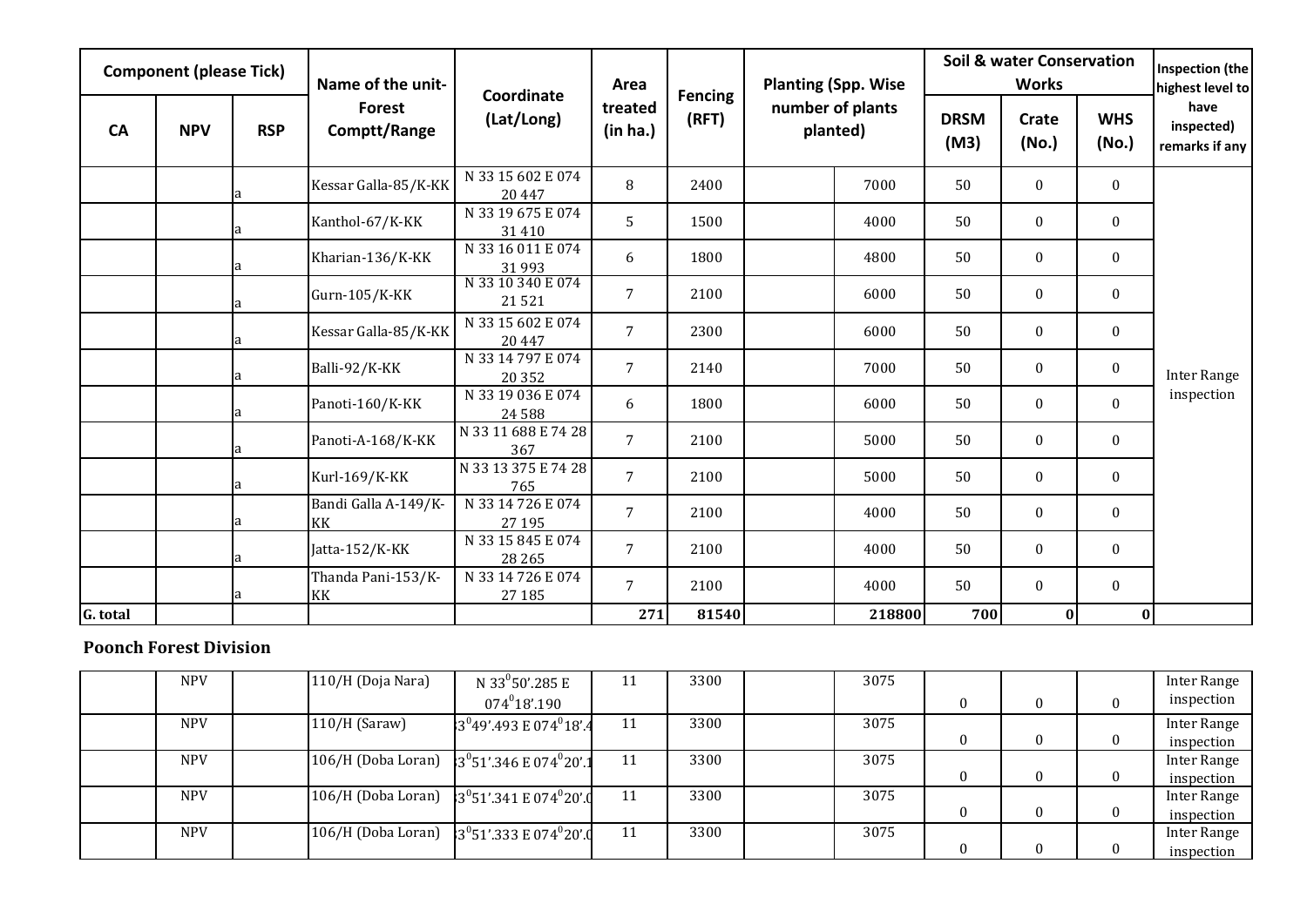|           | <b>Component (please Tick)</b> |            | Name of the unit-                                                   |                                                             | Area                |                         | <b>Planting (Spp. Wise</b>   |                     | <b>Soil &amp; water Conservation</b><br><b>Works</b> |                     | Inspection (the<br>highest level to  |
|-----------|--------------------------------|------------|---------------------------------------------------------------------|-------------------------------------------------------------|---------------------|-------------------------|------------------------------|---------------------|------------------------------------------------------|---------------------|--------------------------------------|
| <b>CA</b> | <b>NPV</b>                     | <b>RSP</b> | <b>Forest</b><br>Comptt/Range                                       | Coordinate<br>(Lat/Long)                                    | treated<br>(in ha.) | <b>Fencing</b><br>(RFT) | number of plants<br>planted) | <b>DRSM</b><br>(M3) | Crate<br>(No.)                                       | <b>WHS</b><br>(No.) | have<br>inspected)<br>remarks if any |
|           | <b>NPV</b>                     |            | 163/M (Harnoi)                                                      | $\overline{N}$ 33 <sup>0</sup> 37'.512 E<br>$074^012'$ .576 | 10                  | 3000                    | 2650                         | $\boldsymbol{0}$    | $\bf{0}$                                             | $\bf{0}$            | <b>Inter Range</b><br>inspection     |
|           | <b>NPV</b>                     |            | 167/M (Chapar<br>Dhara)                                             | N 33 <sup>0</sup> 37'.960 E<br>$074^{0}10'$ .653            | 10                  | 3000                    | 2650                         | $\boldsymbol{0}$    | $\boldsymbol{0}$                                     | $\boldsymbol{0}$    | <b>Inter Range</b><br>inspection     |
|           | <b>NPV</b>                     |            | 167/M (Chapar<br>Dhara)                                             | N 33 <sup>0</sup> 37'.830 E<br>$074^{0}10'$ .678            | 10                  | 3000                    | 2650                         | $\boldsymbol{0}$    | $\boldsymbol{0}$                                     | $\boldsymbol{0}$    | <b>Inter Range</b><br>inspection     |
|           | <b>NPV</b>                     |            | 167/M (Chapar<br>Dhara)                                             | N 33 <sup>0</sup> 37'.888 E<br>$074^{0}10'$ .451            | 10                  | 3000                    | 2650                         | $\boldsymbol{0}$    | $\boldsymbol{0}$                                     | $\boldsymbol{0}$    | <b>Inter Range</b><br>inspection     |
|           | <b>NPV</b>                     |            | 138/M (Thamlote)                                                    | N 33 <sup>0</sup> 37'.356 E<br>$074^{0}04'$ .926            | 10                  | 3000                    | 2700                         | $\boldsymbol{0}$    | $\boldsymbol{0}$                                     | $\boldsymbol{0}$    | <b>Inter Range</b><br>inspection     |
|           | <b>NPV</b>                     |            | 138/M (Thamlote)                                                    | N 33 <sup>0</sup> 37.135 E<br>074 <sup>0</sup> 04.788       | 10                  | 3000                    | 2700                         | $\boldsymbol{0}$    | $\boldsymbol{0}$                                     | $\boldsymbol{0}$    | <b>Inter Range</b><br>inspection     |
|           | <b>NPV</b>                     |            | 38/S (Kotian)                                                       | N 33 <sup>0</sup> 39'.185 E<br>$074^{0}22'547$              | 10                  | 3000                    | 2800                         | $\boldsymbol{0}$    | $\boldsymbol{0}$                                     | $\boldsymbol{0}$    | <b>Inter Range</b><br>inspection     |
|           | <b>NPV</b>                     |            | 38/S (Kotian)                                                       | N 33 <sup>0</sup> 39'.187 E<br>$074^{0}22'$ 437             | 10                  | 3000                    | 2800                         | $\boldsymbol{0}$    | $\boldsymbol{0}$                                     | $\boldsymbol{0}$    | <b>Inter Range</b><br>inspection     |
|           | <b>NPV</b>                     |            | 40/S (Sangliani)                                                    | N 33 <sup>0</sup> 38'.025 E<br>$074^020'$ 247               | 10                  | 3000                    | 2800                         | $\boldsymbol{0}$    | $\boldsymbol{0}$                                     | $\bf{0}$            | <b>Inter Range</b><br>inspection     |
|           | <b>NPV</b>                     |            | 40/S (Sangliani)                                                    | N 33 <sup>0</sup> 37'.053 E<br>$074^020'266$                | 10                  | 3000                    | 2800                         | $\boldsymbol{0}$    | $\boldsymbol{0}$                                     | $\boldsymbol{0}$    | <b>Inter Range</b><br>inspection     |
|           | <b>NPV</b>                     |            | 40/S (Sangliani)                                                    | N 33 <sup>0</sup> 37'.529 E<br>$074^{0}20'082$              | 10                  | 3000                    | 2800                         | $\boldsymbol{0}$    | $\boldsymbol{0}$                                     | $\boldsymbol{0}$    | <b>Inter Range</b><br>inspection     |
|           |                                |            |                                                                     | <b>Total of NPV</b>                                         | 165                 | 49500                   | 45375                        | $\bf{0}$            | $\bf{0}$                                             | $\bf{0}$            |                                      |
|           |                                | <b>RSP</b> | 217/H (Jhullas)                                                     | N 33 <sup>0</sup> 44'.213 E 074 <sup>0</sup><br>11'.695     | 10                  | 3000                    | 3150                         | 15                  | $\boldsymbol{0}$                                     | $\boldsymbol{0}$    | <b>Inter Range</b><br>inspection     |
|           |                                | <b>RSP</b> | 217/H (Jhullas)                                                     | N 33 <sup>0</sup> 44'.450 E 074 <sup>0</sup><br>11'.812     | 10                  | 3000                    | 3150                         | 15                  | $\boldsymbol{0}$                                     | $\boldsymbol{0}$    | <b>Inter Range</b><br>inspection     |
|           |                                | <b>RSP</b> | 157/M (Kallar Mohra) N 33 <sup>0</sup> 35'.448 E 074 <sup>0</sup>   | 16'.321                                                     | 8                   | 2400                    | 2400                         | 9.5                 | $\boldsymbol{0}$                                     | $\boldsymbol{0}$    | <b>Inter Range</b><br>inspection     |
|           |                                | <b>RSP</b> | 157/M (Kallar Mohra) N 33 <sup>0</sup> 35'.344 E 074 <sup>0</sup>   | 15'.481                                                     | 8                   | 2400                    | 2400                         | 9.5                 | $\boldsymbol{0}$                                     | $\mathbf{0}$        | Inter Range<br>inspection            |
|           |                                | <b>RSP</b> | $157/M$ (Kallar Mohra) N 33 <sup>0</sup> 35'.351 E 074 <sup>0</sup> | 15'.596                                                     | 8                   | 2400                    | 2400                         | 9.5                 | $\boldsymbol{0}$                                     | $\mathbf{0}$        | <b>Inter Range</b><br>inspection     |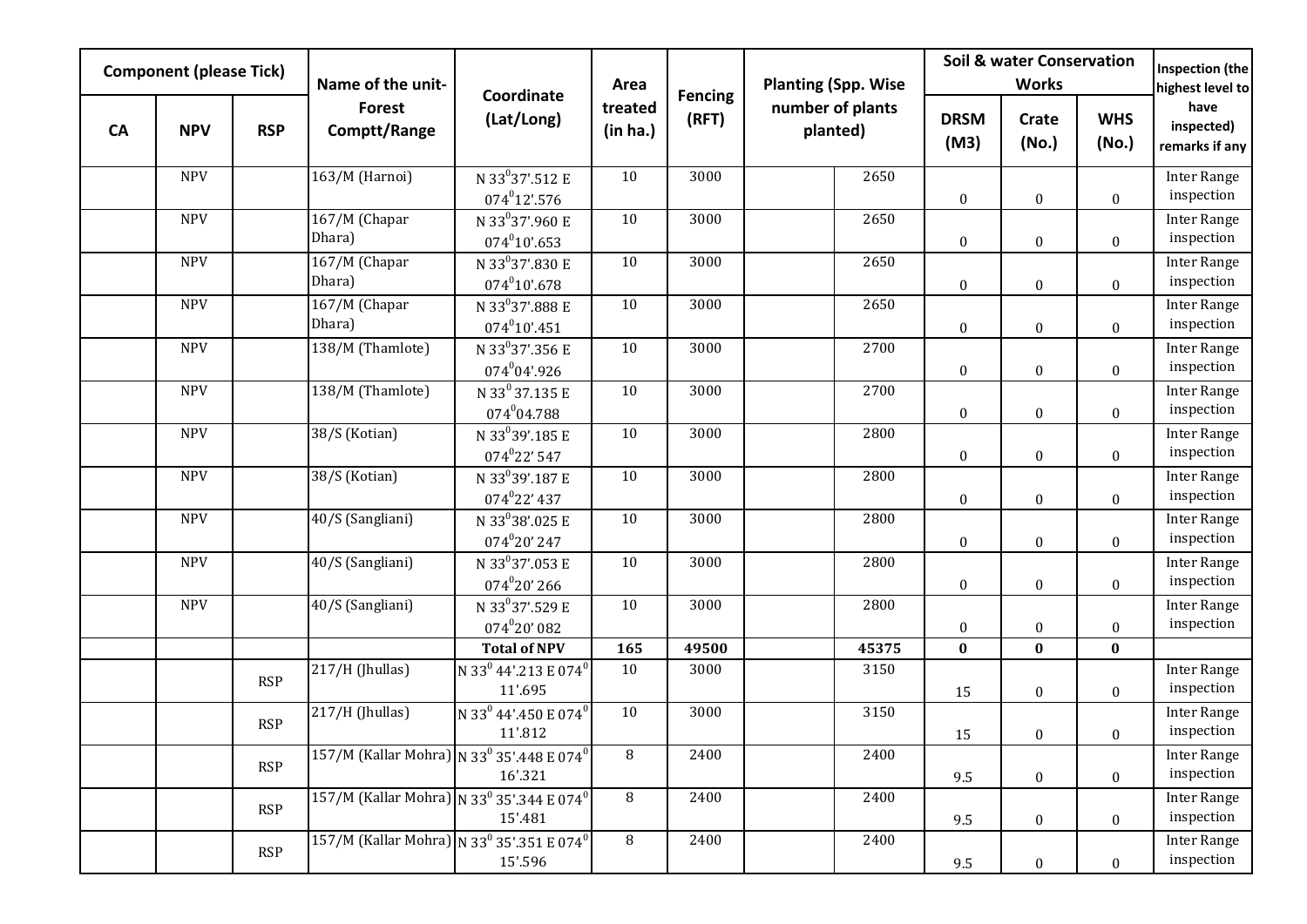|           | <b>Component (please Tick)</b> |            | Name of the unit-                                                 |                                                        | Area                |                         | <b>Planting (Spp. Wise</b>   |                  |                     | <b>Soil &amp; water Conservation</b><br><b>Works</b> |                     | Inspection (the<br>highest level to  |
|-----------|--------------------------------|------------|-------------------------------------------------------------------|--------------------------------------------------------|---------------------|-------------------------|------------------------------|------------------|---------------------|------------------------------------------------------|---------------------|--------------------------------------|
| <b>CA</b> | <b>NPV</b>                     | <b>RSP</b> | <b>Forest</b><br>Comptt/Range                                     | Coordinate<br>(Lat/Long)                               | treated<br>(in ha.) | <b>Fencing</b><br>(RFT) | number of plants<br>planted) |                  | <b>DRSM</b><br>(M3) | Crate<br>(No.)                                       | <b>WHS</b><br>(No.) | have<br>inspected)<br>remarks if any |
|           |                                | <b>RSP</b> | 157/M (Kallar Mohra) N 33 <sup>0</sup> 38'.431 E 074 <sup>0</sup> | 16' 161                                                | 9                   | 2700                    |                              | 2500             | 9.5                 | $\mathbf{0}$                                         | $\mathbf{0}$        | <b>Inter Range</b><br>inspection     |
|           |                                | <b>RSP</b> | 176/M (Nabana<br>Chunga Road)                                     | N 33 <sup>0</sup> 41'.422 E074 <sup>0</sup><br>07'.150 | 7 <sup>1</sup>      | 2100                    |                              | 2000             | 9.5                 | $\boldsymbol{0}$                                     | $\boldsymbol{0}$    | Inter Range<br>inspection            |
|           |                                | <b>RSP</b> | (186/M Nabana<br>Chunga Road)                                     | N 33 <sup>0</sup> 41'.202 E074 <sup>0</sup><br>07'.686 | 7 <sup>1</sup>      | 2100                    |                              | 2000             | 9.5                 | $\mathbf{0}$                                         | $\mathbf{0}$        | <b>Inter Range</b><br>inspection     |
|           |                                | <b>RSP</b> | 186/M (Nabana<br>Chunga Road)                                     | N 33 <sup>0</sup> 41'.672 E074 <sup>0</sup><br>07'.612 | 7 <sup>1</sup>      | 2100                    |                              | 2000             | 9.5                 | $\boldsymbol{0}$                                     | $\boldsymbol{0}$    | <b>Inter Range</b><br>inspection     |
|           |                                | <b>RSP</b> | 186/M (Nabana<br>Chunga Road)                                     | N 33 <sup>0</sup> 41'.688 E074 <sup>0</sup><br>07'565  | $\overline{7}$      | 2100                    |                              | 2000             | 9.5                 | $\mathbf{0}$                                         | $\mathbf{0}$        | <b>Inter Range</b><br>inspection     |
|           |                                | <b>RSP</b> | 186/M N(abana<br>Chunga Road)                                     | N 33 <sup>0</sup> 42'.011 E074 <sup>0</sup><br>07'.677 | $7\overline{ }$     | 2100                    |                              | 2000             | 9.5                 | $\mathbf{0}$                                         | $\mathbf{0}$        | <b>Inter Range</b><br>inspection     |
|           |                                | <b>RSP</b> | 187/M (Nabana<br>Chunga Road)                                     | N 33 <sup>0</sup> 42'.504 E074 <sup>0</sup><br>06'.726 | $7\overline{ }$     | 2100                    |                              | 2000             | 9.5                 | $\boldsymbol{0}$                                     | $\mathbf{0}$        | <b>Inter Range</b><br>inspection     |
|           |                                | <b>RSP</b> | 187/M (Nabana<br>Chunga Road)                                     | N 33 <sup>0</sup> 42'.268 E074 <sup>0</sup><br>07'.243 | $\overline{7}$      | 2100                    |                              | 2000             | 9.5                 | $\boldsymbol{0}$                                     | $\boldsymbol{0}$    | <b>Inter Range</b><br>inspection     |
|           |                                | <b>RSP</b> | 188/M (Nabana<br>Chunga Road)                                     | N 33 <sup>0</sup> 42'.349 E074 <sup>0</sup><br>06'.572 | 7 <sup>1</sup>      | 2100                    |                              | 2000             | 11                  | $\mathbf{0}$                                         | $\boldsymbol{0}$    | <b>Inter Range</b><br>inspection     |
|           |                                | <b>RSP</b> | 188/M (Nabana<br>Chunga Road)                                     | N 33 <sup>0</sup> 42'.323 E074 <sup>0</sup><br>06'.436 | $7\overline{ }$     | 2100                    |                              | 2000             | 11                  | $\boldsymbol{0}$                                     | $\boldsymbol{0}$    | <b>Inter Range</b><br>inspection     |
|           |                                | <b>RSP</b> | 188/M (Nabana<br>Chunga Road)                                     | N 33 <sup>0</sup> 42'.377 E074 <sup>0</sup><br>06'.261 | $\overline{7}$      | 2100                    |                              | 2000             | 11                  | $\boldsymbol{0}$                                     | $\boldsymbol{0}$    | <b>Inter Range</b><br>inspection     |
|           |                                | <b>RSP</b> | 188/M (Nabana<br>Chunga Road)                                     | N 33 <sup>0</sup> 42'.312 E074 <sup>0</sup><br>06'.113 | 7 <sup>7</sup>      | 2100                    |                              | 2000             | 9.5                 | $\boldsymbol{0}$                                     | $\bf{0}$            | <b>Inter Range</b><br>inspection     |
|           |                                | <b>RSP</b> | 188/M (Nabana<br>Chunga Road)                                     | N 33 <sup>0</sup> 42'.340 E074 <sup>0</sup><br>05'.985 | $\overline{7}$      | 2100                    |                              | 2000             | 12                  | $\bf{0}$                                             | $\boldsymbol{0}$    |                                      |
|           |                                |            |                                                                   | <b>Total of RSP</b>                                    | 137                 | 41100                   |                              | 40000            | 189                 | $\bf{0}$                                             | $\bf{0}$            |                                      |
| Chikhri   |                                |            | 52/H (Hri Budha)                                                  | N 33 <sup>0</sup> 43'.067 E074 <sup>0</sup><br>10'.844 | 12                  | 3600                    |                              | $\bf{0}$         | $\mathbf{0}$        | $\boldsymbol{0}$                                     | $\mathbf{0}$        | <b>Inter Range</b><br>inspection     |
| Chikhri   |                                |            | 161/H (Chamber<br>Kanari)                                         | N 33 <sup>0</sup> 51'.283 E074 <sup>0</sup><br>15'.494 | 11                  | 3300                    |                              | $\boldsymbol{0}$ | $\mathbf{0}$        | $\boldsymbol{0}$                                     | $\boldsymbol{0}$    | <b>Inter Range</b><br>inspection     |
| Chikhri   |                                |            | 43/S (Gundi)                                                      | N 33 <sup>0</sup> 39'.366 E074 <sup>0</sup><br>19'.084 | 12                  | 3600                    |                              | $\boldsymbol{0}$ | $\boldsymbol{0}$    | $\bf{0}$                                             | $\boldsymbol{0}$    | <b>Inter Range</b><br>inspection     |
| Chikhri   |                                |            | $51-c/S$ (Hari)                                                   | N 33 <sup>0</sup> 41'.451 E074 <sup>0</sup><br>15'.546 | 12                  | 3600                    |                              | $\boldsymbol{0}$ | $\boldsymbol{0}$    | $\boldsymbol{0}$                                     | $\boldsymbol{0}$    | <b>Inter Range</b><br>inspection     |
|           |                                |            |                                                                   | <b>Total of Chikhri</b>                                | 47                  | 14100                   |                              | $\bf{0}$         | $\boldsymbol{0}$    | $\bf{0}$                                             | $\bf{0}$            |                                      |
|           |                                |            |                                                                   | <b>Grand Total</b>                                     | 349                 | 104700                  |                              | 85375            | 189                 | $\bf{0}$                                             | $\bf{0}$            |                                      |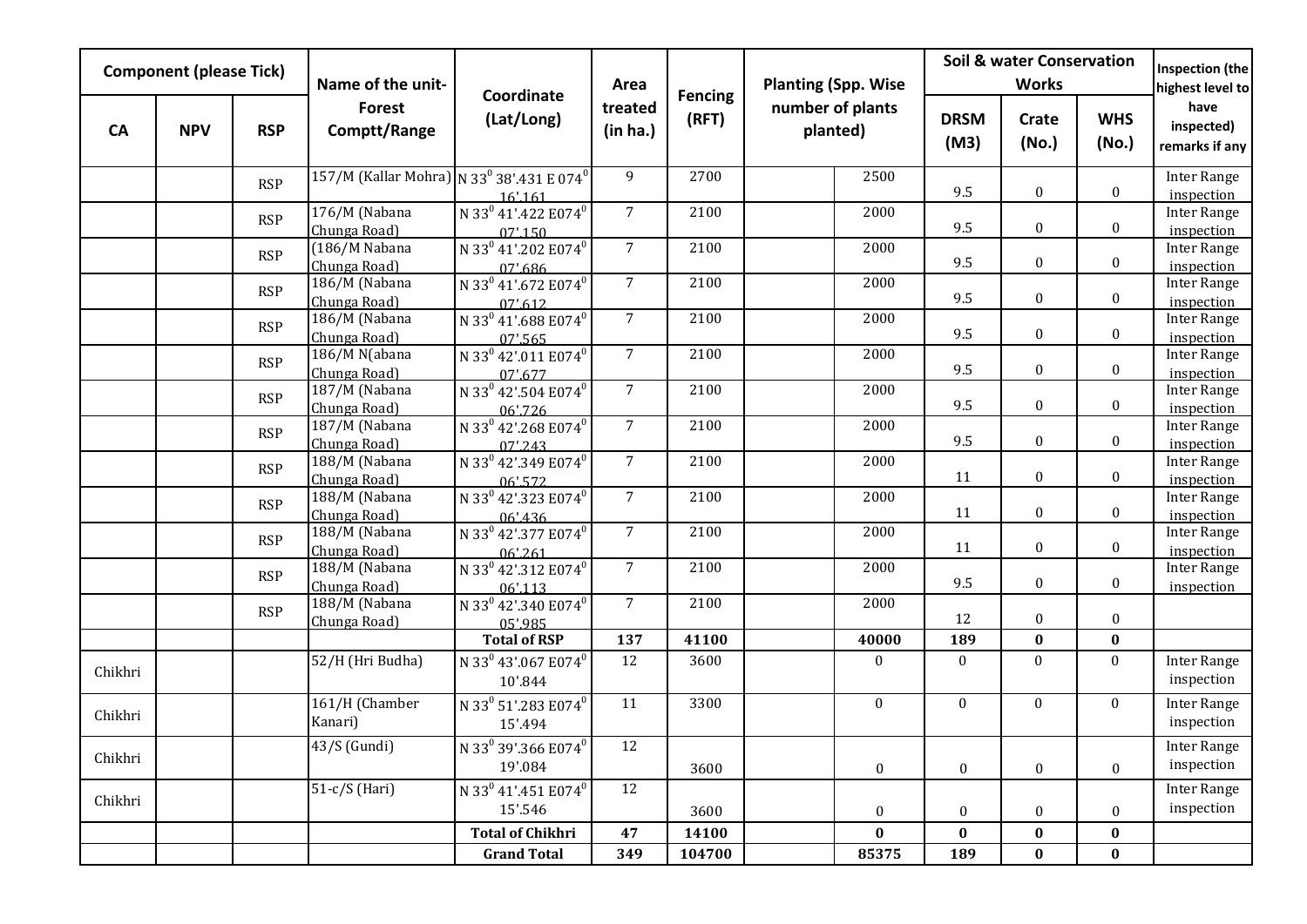| <b>Component (please Tick)</b> |            |            | Name of the unit-                                 | Coordinate                     | Area                | <b>Fencing</b> | <b>Planting (Spp. Wise</b>   |      | <b>Soil &amp; water Conservation</b><br><b>Works</b> |                  |                     | Inspection (the<br>highest level to  |
|--------------------------------|------------|------------|---------------------------------------------------|--------------------------------|---------------------|----------------|------------------------------|------|------------------------------------------------------|------------------|---------------------|--------------------------------------|
| <b>CA</b>                      | <b>NPV</b> | <b>RSP</b> | <b>Forest</b><br>Comptt/Range                     | (Lat/Long)                     | treated<br>(in ha.) | (RFT)          | number of plants<br>planted) |      | <b>DRSM</b><br>(M3)                                  | Crate<br>(No.)   | <b>WHS</b><br>(No.) | have<br>inspected)<br>remarks if any |
|                                |            |            | Name of the Forest Division Reasi Forest Division |                                |                     |                |                              |      |                                                      |                  |                     |                                      |
| $\sqrt{ }$                     |            |            | 64/Th                                             | N 33 08 07.1<br>E0743820.5     | 20                  | 6000           |                              | 6000 | 45                                                   | $\boldsymbol{0}$ | $\boldsymbol{0}$    | DF <sub>0</sub>                      |
| $\sqrt{ }$                     |            |            | 67/Th                                             | N 33 04 12.5<br>E074 40 26.5   | 20                  | 6000           |                              | 5500 | 45                                                   | $\boldsymbol{0}$ | $\boldsymbol{0}$    | <b>DFO</b>                           |
| $\sqrt{ }$                     |            |            | 4/Th                                              | N 33 13 51.7<br>E074 45 58.6   | 20                  | 6000           |                              | 5500 | 45                                                   | $\bf{0}$         | $\mathbf{0}$        | <b>DFO</b>                           |
| $\sqrt{ }$                     |            |            | 59/Th                                             | N 33 06 12.5<br>E0744141.8     | 18                  | 5000           |                              | 5500 | 45                                                   | $\boldsymbol{0}$ | $\boldsymbol{0}$    | <b>DFO</b>                           |
| $\sqrt{ }$                     |            |            | 50/Th                                             | N 33 03 56.9<br>E074 44 15.6   | 20                  | 6000           |                              | 5500 | 45                                                   | $\mathbf{0}$     | $\mathbf{0}$        | <b>DFO</b>                           |
| $\sqrt{ }$                     |            |            | 49c/Th                                            | N 33 04 00.8<br>E074 44 58.6   | 20                  | 6000           |                              | 5500 | 45                                                   | $\bf{0}$         | $\bf{0}$            | <b>DFO</b>                           |
| $\sqrt{ }$                     |            |            | 86/K                                              | N 32 59 50.1<br>E0745253.5     | 20                  | 6000           |                              | 5500 | 45                                                   | $\mathbf{0}$     | $\mathbf{0}$        | <b>DFO</b>                           |
| $\sqrt{ }$                     |            |            | 87/K                                              | N 32 58 09.4<br>E074 54 13.4   | 20                  | 6000           |                              | 5500 | 45                                                   | $\mathbf{0}$     | $\boldsymbol{0}$    | <b>DFO</b>                           |
| $\sqrt{ }$                     |            |            | 96/K                                              | N 32 56 09.0<br>E074 54 57.8   | 18                  | 5000           |                              | 5500 | 45                                                   | $\mathbf{0}$     | $\mathbf{0}$        | <b>DFO</b>                           |
| $\sqrt{ }$                     |            |            | 12j/K                                             | N 32 58 12.7<br>E 74 50 47.2   | 20                  | 6000           |                              | 5500 | 45                                                   | $\boldsymbol{0}$ | $\boldsymbol{0}$    | <b>DFO</b>                           |
| $\sqrt{ }$                     |            |            | 76/K                                              | N 33 2 59.80<br>E74 49 47.31   | 20                  | 6000           |                              | 5500 | 45                                                   | $\bf{0}$         | $\boldsymbol{0}$    | <b>DFO</b>                           |
| $\sqrt{ }$                     |            |            | 19a/R                                             | N 33 07 35.8<br>E074 55 52.3   | 20                  | 6000           |                              | 6000 | 45                                                   | $\bf{0}$         | $\bf{0}$            | <b>DFO</b>                           |
| $\sqrt{ }$                     |            |            | 17/R                                              | N 33 07 27.48<br>E074 57 13.73 | 20                  | 6000           |                              | 5500 | 45                                                   | $\mathbf{0}$     | $\mathbf{0}$        | <b>DFO</b>                           |
| $\sqrt{ }$                     |            |            | 32/R                                              | N 33 07 07.6<br>E074 49 39.6   | 20                  | 6000           |                              | 6000 | 45                                                   | $\bf{0}$         | $\mathbf{0}$        | <b>DFO</b>                           |
| $\sqrt{ }$                     |            |            | 33/R                                              | N 33 06 41.6<br>E0745109.9     | 20                  | 6000           |                              | 5500 | 45                                                   | $\boldsymbol{0}$ | $\boldsymbol{0}$    | <b>DFO</b>                           |
|                                |            |            |                                                   |                                |                     |                |                              |      |                                                      |                  |                     |                                      |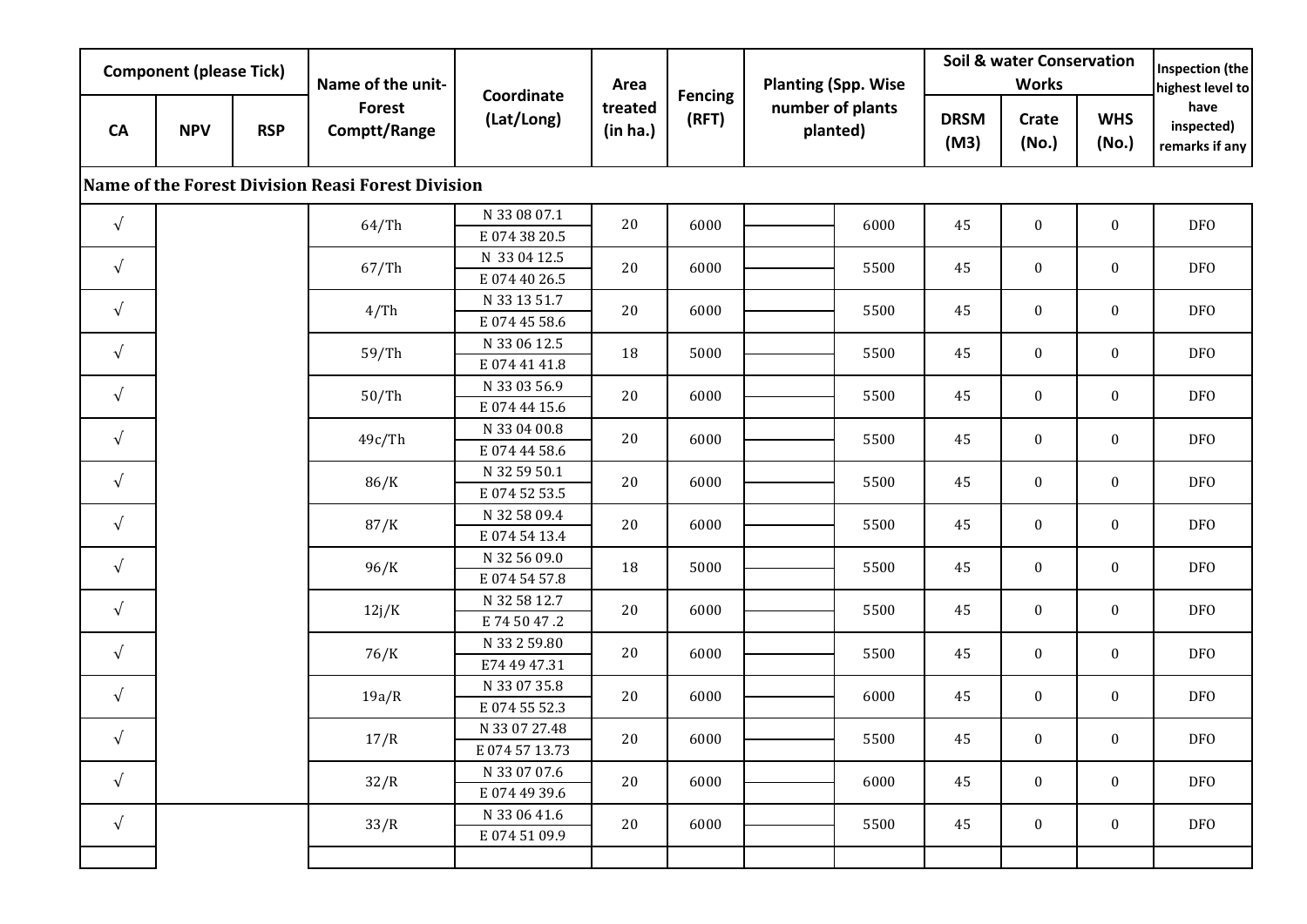| <b>Component (please Tick)</b> |                                        |            | Name of the unit-             | Coordinate                    | Area                | <b>Fencing</b> | <b>Planting (Spp. Wise</b>   |              | <b>Soil &amp; water Conservation</b> | <b>Inspection (the</b><br>highest level to |                              |                                        |            |                |      |  |      |
|--------------------------------|----------------------------------------|------------|-------------------------------|-------------------------------|---------------------|----------------|------------------------------|--------------|--------------------------------------|--------------------------------------------|------------------------------|----------------------------------------|------------|----------------|------|--|------|
| <b>CA</b>                      | <b>NPV</b>                             | <b>RSP</b> | <b>Forest</b><br>Comptt/Range | (Lat/Long)                    | treated<br>(in ha.) | (RFT)          | number of plants<br>planted) |              | <b>DRSM</b><br>(M3)                  | <b>Crate</b><br>(No.)                      | <b>WHS</b><br>(No.)          | have<br>inspected)<br>remarks if any   |            |                |      |  |      |
| $\sqrt{ }$                     |                                        |            | 28/R                          | N 33 08 15.0                  | 18                  | 5000           |                              | 5500         | 45                                   | $\mathbf{0}$                               | $\mathbf{0}$                 | <b>DFO</b>                             |            |                |      |  |      |
|                                |                                        |            |                               | E0745109.4                    |                     |                |                              |              |                                      |                                            |                              |                                        |            |                |      |  |      |
| $\sqrt{ }$                     |                                        |            | 27/R                          | N 330 8 06.6                  | 15                  | 4500           |                              | 5000         | 35                                   | $\boldsymbol{0}$                           | $\mathbf{0}$                 | <b>DFO</b>                             |            |                |      |  |      |
|                                |                                        |            |                               | E0745046.0                    |                     |                |                              |              |                                      |                                            |                              |                                        |            |                |      |  |      |
| $\sqrt{ }$                     |                                        |            | 41/R                          | N 33 05 49.3                  | 20                  | 6000<br>5000   |                              | 5500<br>4000 | 45<br>115                            | $\boldsymbol{0}$<br>$\mathbf{0}$           | $\mathbf{0}$<br>$\mathbf{0}$ | <b>DFO</b><br><b>DFO</b><br><b>DFO</b> |            |                |      |  |      |
|                                |                                        |            |                               | E0745809.3                    |                     |                |                              |              |                                      |                                            |                              |                                        |            |                |      |  |      |
|                                | $\sqrt{ }$<br>$\sqrt{ }$<br>$\sqrt{ }$ |            | 62/Th                         | N 33 08 10.6                  | 15                  |                |                              |              |                                      |                                            |                              |                                        |            |                |      |  |      |
|                                |                                        |            |                               | E 74 40 35.9<br>N 33 04 40.24 |                     |                |                              |              |                                      |                                            |                              |                                        |            |                |      |  |      |
|                                |                                        |            | 48c/Th                        | E 74 45 55.15                 | 15                  | 5000           |                              | 4000         | 115                                  | $\boldsymbol{0}$                           | $\boldsymbol{0}$             |                                        |            |                |      |  |      |
|                                |                                        |            |                               | N 33 01 21.3                  |                     |                |                              |              |                                      |                                            |                              |                                        |            |                |      |  |      |
|                                |                                        | 85/K       | E0745153.2                    | 15                            | 5000                |                | 4000                         | 115          | $\boldsymbol{0}$                     | $\mathbf{0}$                               | <b>DFO</b>                   |                                        |            |                |      |  |      |
|                                |                                        |            |                               | N 33 05 49.3                  |                     |                |                              |              |                                      |                                            |                              |                                        |            |                |      |  |      |
|                                | $\sqrt{ }$                             |            | 43/R                          | E0745809.3                    | 15                  | 5000           |                              | 4000         | 112                                  | $\mathbf{0}$                               | $\bf{0}$                     | <b>DFO</b>                             |            |                |      |  |      |
|                                |                                        | $\sqrt{ }$ |                               |                               |                     |                | N 33 08 00.16                |              |                                      |                                            |                              |                                        |            |                |      |  |      |
|                                |                                        |            |                               |                               |                     |                |                              |              |                                      |                                            |                              | 18a/R                                  | E0745609.6 | $\overline{2}$ | 1500 |  | 1200 |
|                                |                                        |            | N 33 07 45 07                 |                               |                     |                |                              |              |                                      |                                            |                              |                                        |            |                |      |  |      |
|                                |                                        | $\sqrt{ }$ | 25/R                          | E0745227.4                    | $\overline{3}$      | 1500           |                              | 1200         | 6                                    | $\boldsymbol{0}$                           | $\boldsymbol{0}$             | <b>DFO</b>                             |            |                |      |  |      |
|                                |                                        | $\sqrt{ }$ | N 32 58 03.5                  | $\overline{4}$                | 1000                |                | 1200                         | 6            | $\boldsymbol{0}$                     | $\bf{0}$                                   |                              |                                        |            |                |      |  |      |
|                                |                                        |            | 89/K                          | E 74 53 51.31                 |                     |                |                              |              |                                      |                                            |                              | <b>DFO</b>                             |            |                |      |  |      |
|                                |                                        | $\sqrt{ }$ | 89/K                          | N 32 57 45.28                 | $\overline{2}$      | 2000           |                              | 1200         | 6                                    | $\boldsymbol{0}$                           | $\boldsymbol{0}$             | <b>DFO</b>                             |            |                |      |  |      |
|                                |                                        |            |                               | E0745411.40                   |                     |                |                              |              |                                      |                                            |                              |                                        |            |                |      |  |      |
|                                |                                        | $\sqrt{ }$ | 87/K                          | N 32 56 08.97                 | $\overline{3}$      | 1000           |                              | 1200         | 6                                    | $\boldsymbol{0}$                           | $\mathbf{0}$                 | <b>DFO</b>                             |            |                |      |  |      |
|                                |                                        |            |                               | E0745412.80                   |                     |                |                              |              |                                      |                                            |                              |                                        |            |                |      |  |      |
| <b>Total</b>                   |                                        |            |                               |                               | 423                 | 130500         | $\bf{0}$                     | 122000       | 1287                                 | $\bf{0}$                                   | $\bf{0}$                     |                                        |            |                |      |  |      |

## **Name of the Forest Division: Mahore Forest Division**

|  | Dhansal/89/Ar | N 33° 10' 15.9" E<br>074° 55' 23.6"          | 10 | 3000 | 5000 |  | DF <sub>0</sub> |
|--|---------------|----------------------------------------------|----|------|------|--|-----------------|
|  | Dhanour/85/Ar | N 33° 10' 18.4" E<br>$074^{\circ}$ 57' 30.0" | 10 | 3000 | 5000 |  | <b>DFO</b>      |
|  | Judda/94/Ar   | N 33° 09' 45.5" E<br>074° 54' 18.6"          | 10 | 3000 | 6000 |  | <b>DFO</b>      |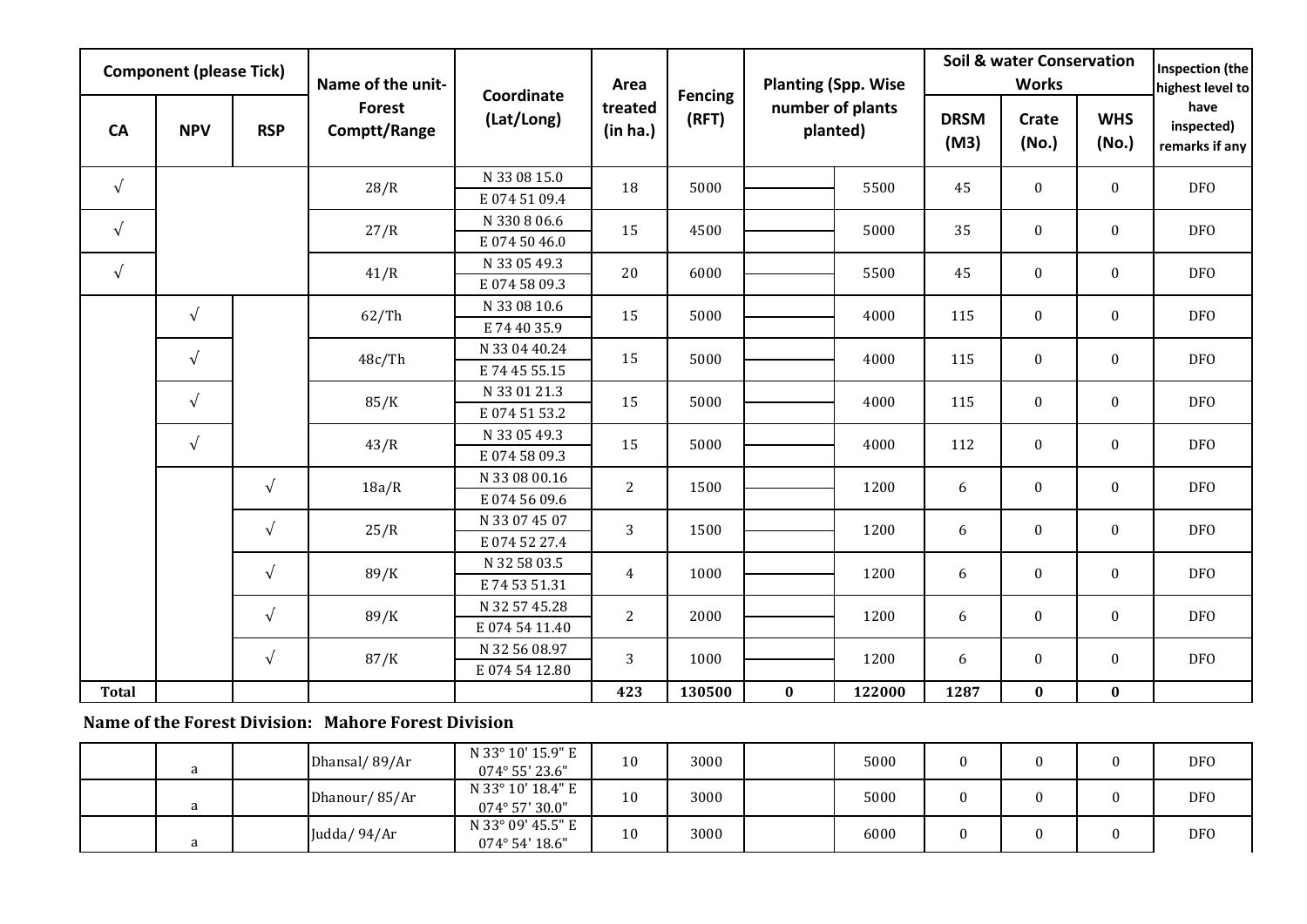| <b>Component (please Tick)</b> |            | Name of the unit- | Coordinate                    | Area                                            | <b>Fencing</b>      | <b>Planting (Spp. Wise</b> |                              | <b>Soil &amp; water Conservation</b> | Inspection (the<br>highest level to |                  |                     |                                      |
|--------------------------------|------------|-------------------|-------------------------------|-------------------------------------------------|---------------------|----------------------------|------------------------------|--------------------------------------|-------------------------------------|------------------|---------------------|--------------------------------------|
| <b>CA</b>                      | <b>NPV</b> | <b>RSP</b>        | <b>Forest</b><br>Comptt/Range | (Lat/Long)                                      | treated<br>(in ha.) | (RFT)                      | number of plants<br>planted) |                                      | <b>DRSM</b><br>(M3)                 | Crate<br>(No.)   | <b>WHS</b><br>(No.) | have<br>inspected)<br>remarks if any |
|                                | a          |                   | Rumbal/106/Ar                 | N 33° 13' 27.4" E<br>074° 49' 65.7"             | 10                  | 3000                       |                              | 5000                                 | $\mathbf{0}$                        | $\mathbf{0}$     | $\boldsymbol{0}$    | <b>DFO</b>                           |
|                                | a          |                   | Krud $/ 2/GG$                 | N 33° 18' 15.2" E<br>074° 50' 36.2"             | 10                  | 3000                       |                              | 6000                                 | $\mathbf{0}$                        | $\mathbf{0}$     | $\mathbf{0}$        | <b>DFO</b>                           |
|                                | a          |                   | Gamjote/3/GG                  | N 33° 18' 43.8" E<br>074° 50' 21.5"             | 10                  | 3000                       |                              | 6000                                 | $\mathbf{0}$                        | $\boldsymbol{0}$ | $\boldsymbol{0}$    | DF <sub>O</sub>                      |
|                                | a          |                   | Musra/7/GG                    | N 33° 19' 52.6" E<br>074° 50' 20.6"             | 10                  | 3000                       |                              | 6000                                 | $\boldsymbol{0}$                    | $\boldsymbol{0}$ | $\boldsymbol{0}$    | <b>DFO</b>                           |
|                                | $\rm{a}$   |                   | Bagga/8/GG                    | N 33° 20' 51.9" E<br>74° 49' 40.1"              | 10                  | 3000                       |                              | 6000                                 | $\mathbf{0}$                        | $\mathbf{0}$     | $\mathbf{0}$        | <b>DFO</b>                           |
|                                | a          |                   | Budhan/124/Ar                 | N 33° 16' 11.7" E<br>074° 57' 89.7"             | $\mathbf{0}$        | $\boldsymbol{0}$           |                              | 5000                                 | $\mathbf{0}$                        | $\boldsymbol{0}$ | $\boldsymbol{0}$    | <b>DFO</b>                           |
|                                | a          |                   | Mallai Morh/2/GG              | N 33°18'29.2.6"<br>E074°50'98.7"                | $\boldsymbol{0}$    | $\boldsymbol{0}$           |                              | 5000                                 | $\boldsymbol{0}$                    | $\boldsymbol{0}$ | $\boldsymbol{0}$    | <b>DFO</b>                           |
|                                |            |                   | Kouri /96/Ar                  | N 33° 09' 54.3" E<br>74° 52' 51.6"              | 2                   | 600                        |                              | 800                                  | $\boldsymbol{0}$                    | $\mathbf{0}$     | $\mathbf{0}$        | <b>DFO</b>                           |
|                                |            | la.               | Sowala/95/Ar                  | N 33° 09' 61.2" E<br>74° 53' 89.7"              | $\overline{2}$      | 600                        |                              | 800                                  | $\boldsymbol{0}$                    | $\mathbf{0}$     | $\boldsymbol{0}$    | <b>DFO</b>                           |
|                                |            |                   | Karka/94/Ar                   | N 33° 09' 9.40" E<br>74° 54' 1.39"              | 3                   | 900                        |                              | 1200                                 | $\boldsymbol{0}$                    | $\boldsymbol{0}$ | $\overline{0}$      | DF <sub>0</sub>                      |
|                                |            |                   | Surwah/93/Ar                  | N 33° 10' 3.59" E<br>74° 54' 3.75"              | $\overline{4}$      | 1200                       |                              | 1600                                 | $\mathbf{0}$                        | $\mathbf{0}$     | $\mathbf{0}$        | DF <sub>O</sub>                      |
|                                |            |                   | Dharote/89/Ar                 | N 33° 10' 0.45"<br>E 74° 55' 8.81"              | 3                   | 900                        |                              | 1200                                 | $\mathbf{0}$                        | $\mathbf{0}$     | $\boldsymbol{0}$    | DF <sub>0</sub>                      |
|                                |            | a                 | Sounthal/89/Ar                | $\mathbf E$<br>N 33° 09' 9.99"<br>74° 55' 6.07" | $\overline{2}$      | 600                        |                              | 800                                  | $\mathbf{0}$                        | $\boldsymbol{0}$ | $\overline{0}$      | <b>DFO</b>                           |
|                                |            |                   | Teerith/89/Ar                 | N 33° 09' 9.65"<br>${\bf E}$<br>74° 55' 6.30"   | $\mathbf{1}$        | 300                        |                              | 400                                  | $\boldsymbol{0}$                    | $\mathbf{0}$     | $\boldsymbol{0}$    | <b>DFO</b>                           |
|                                |            |                   | Baggan/124/Ar                 | ${\bf E}$<br>N 33° 16' 47.0"<br>74° 57' 82.3"   | $\overline{3}$      | 900                        |                              | 1200                                 | $\mathbf{0}$                        | $\mathbf{0}$     | $\boldsymbol{0}$    | <b>DFO</b>                           |
|                                |            |                   | Pathri/124/Ar                 | N 33°16'33.3" E<br>74° 57' 63.7"                | $\overline{4}$      | 1200                       |                              | 1600                                 | $\mathbf{0}$                        | $\boldsymbol{0}$ | $\boldsymbol{0}$    | DF <sub>O</sub>                      |
|                                |            | a                 | Bhall/9/GG                    | N 33° 21' 68.4"<br>E<br>074° 51' 26.3"          | 5                   | 1500                       |                              | 2000                                 | $\boldsymbol{0}$                    | $\boldsymbol{0}$ | $\boldsymbol{0}$    | <b>DFO</b>                           |
|                                |            |                   | Bhall/10/GG                   | N 33° 21' 92.6" E<br>074° 51' 84.4"             | 5                   | 1500                       |                              | 2000                                 | $\boldsymbol{0}$                    | $\mathbf{0}$     | $\boldsymbol{0}$    | <b>DFO</b>                           |
|                                |            |                   | Bhall-<br>Angralla/11/GG      | N 33° 22' 91.1"<br>E<br>074° 52' 47.0"          | 4                   | 1200                       |                              | 1600                                 | $\boldsymbol{0}$                    | $\mathbf{0}$     | $\boldsymbol{0}$    | <b>DFO</b>                           |